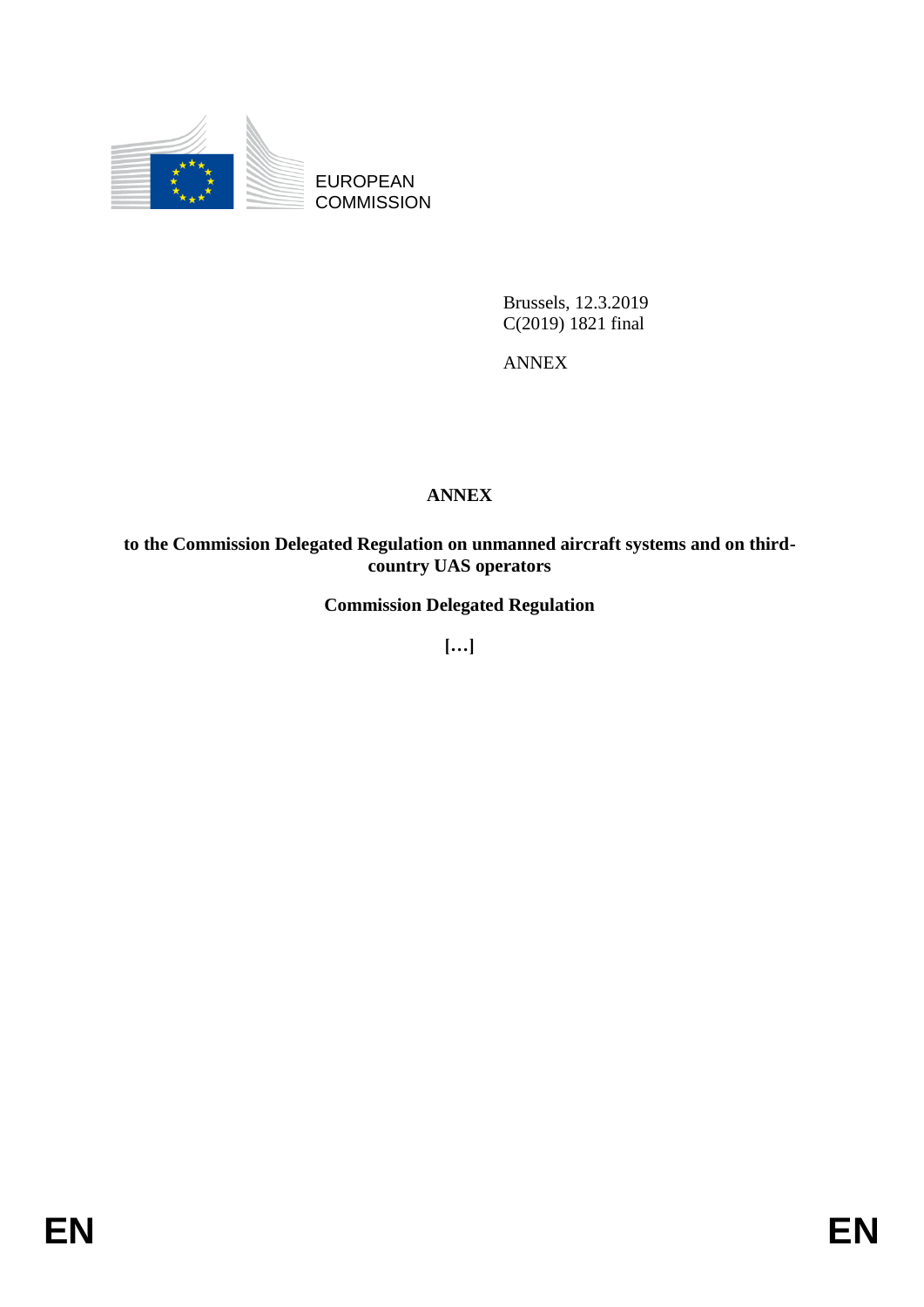### **ANNEX**

# **Part 1 Requirements for a class C0 Unmanned aircraft system**

A class C0 UAS bears the following class identification label on the UA:



A class C0 UAS shall comply with the following:

- (1) have an MTOM of less than 250 g, including payload;
- (2) have a maximum speed in level flight of 19 m/s;
- (3) have a maximum attainable height above the take-off point limited to 120 m;
- (4) be safely controllable with regards to stability, manoeuvrability and data link performance, by a remote pilot following the manufacturer's instructions, as necessary under all anticipated operating conditions including following the failure of one or, if appropriate, more systems;
- (5) be designed and constructed in such a way as to minimise injury to people during operation, sharp edges shall be avoided, unless technically unavoidable under good design and manufacturing practice. If equipped with propellers, it shall be designed in such a way as to limit any injury that may be inflicted by the propeller blades;
- (6) be powered by electricity and have a nominal voltage not exceeding 24 V direct current (DC) or the equivalent alternating current (AC) voltage; its accessible parts shall not exceed 24 V DC or the equivalent AC voltage; internal voltages shall not exceed 24 V DC or the equivalent AC voltage unless it is ensured that the voltage and current combination generated does not lead to any risk or harmful electric shock even when the UAS is damaged;
- (7) if equipped with a follow-me mode and when this function is on, be in a range not exceeding 50 m from the remote pilot, and make it possible for the remote pilot to regain control of the UA;
- (8) be placed on the market with a user's manual providing:
	- (a) the characteristics of the UA including but not limited to the:
		- UA class
		- UA mass (with a description of the reference configuration) and the maximum take-off mass (MTOM);
		- general characteristics of allowed payloads in terms of mass dimensions, interfaces with the UA and other possible restrictions;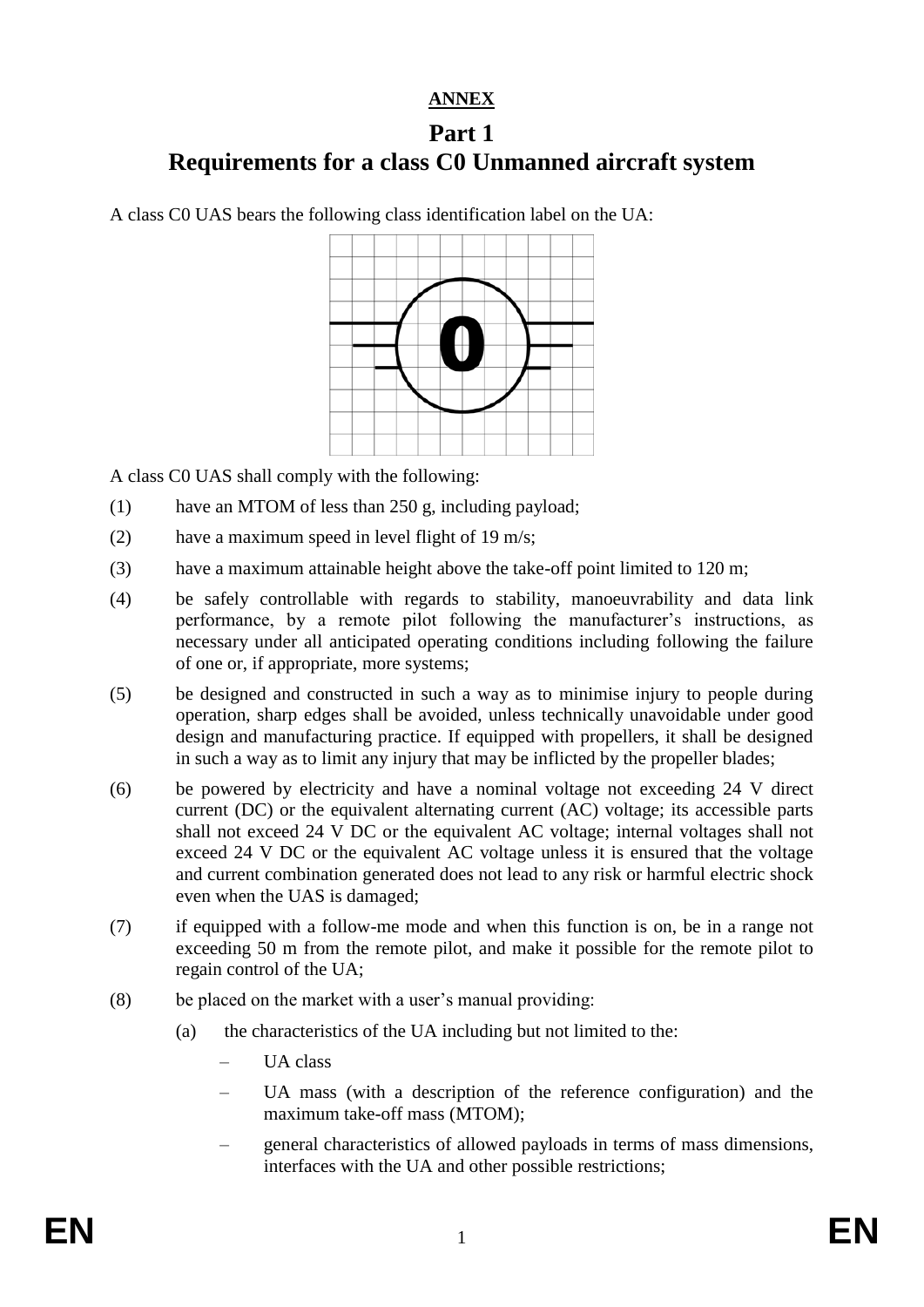- equipment and software to control the UA remotely;
- and a description of the behaviour of the UA in case of a loss of data link;
- (b) clear operational instructions;
- (c) operational limitations (including but not limited to meteorological conditions and day/night operations); and
- (d) appropriate description of all the risks related to UAS operations adapted for the age of the user.
- (9) include an information notice published by the European Union Aviation Safety Agency (EASA) providing applicable limitations and obligations, in accordance with Regulation (EU) …/… [IR].
- (10) Points 4, 5 and 6 do not apply to UAS that are toys in the meaning of Directive 2009/48/EC on the safety of toys.

## **Part 2 Requirements for a class C1 Unmanned aircraft system**

A class C1 UAS bears the following class identification label on the UA:



A class C1 UAS shall comply with the following:

- (1) be made of materials and have performance and physical characteristics such as to ensure that in the event of an impact at terminal velocity with a human head, the energy transmitted to the human head is less than 80 J, or, as an alternative, shall have an MTOM of less than 900 g, including payload;
- (2) have a maximum speed in level flight of 19 m/s;
- (3) have a maximum attainable height above the take-off point limited to 120 m or be equipped with a system that limits the height above the surface or above the take-off point to 120 m or to a value selectable by the remote pilot. If the value is selectable, clear information about the height of the UA above the surface or take-off point during flight shall be provided to the remote pilot.
- (4) be safely controllable with regards to stability, manoeuvrability and data link performance, by a remote pilot following the manufacturer's instructions, as necessary under all anticipated operating conditions including following the failure of one or, if appropriate, more systems;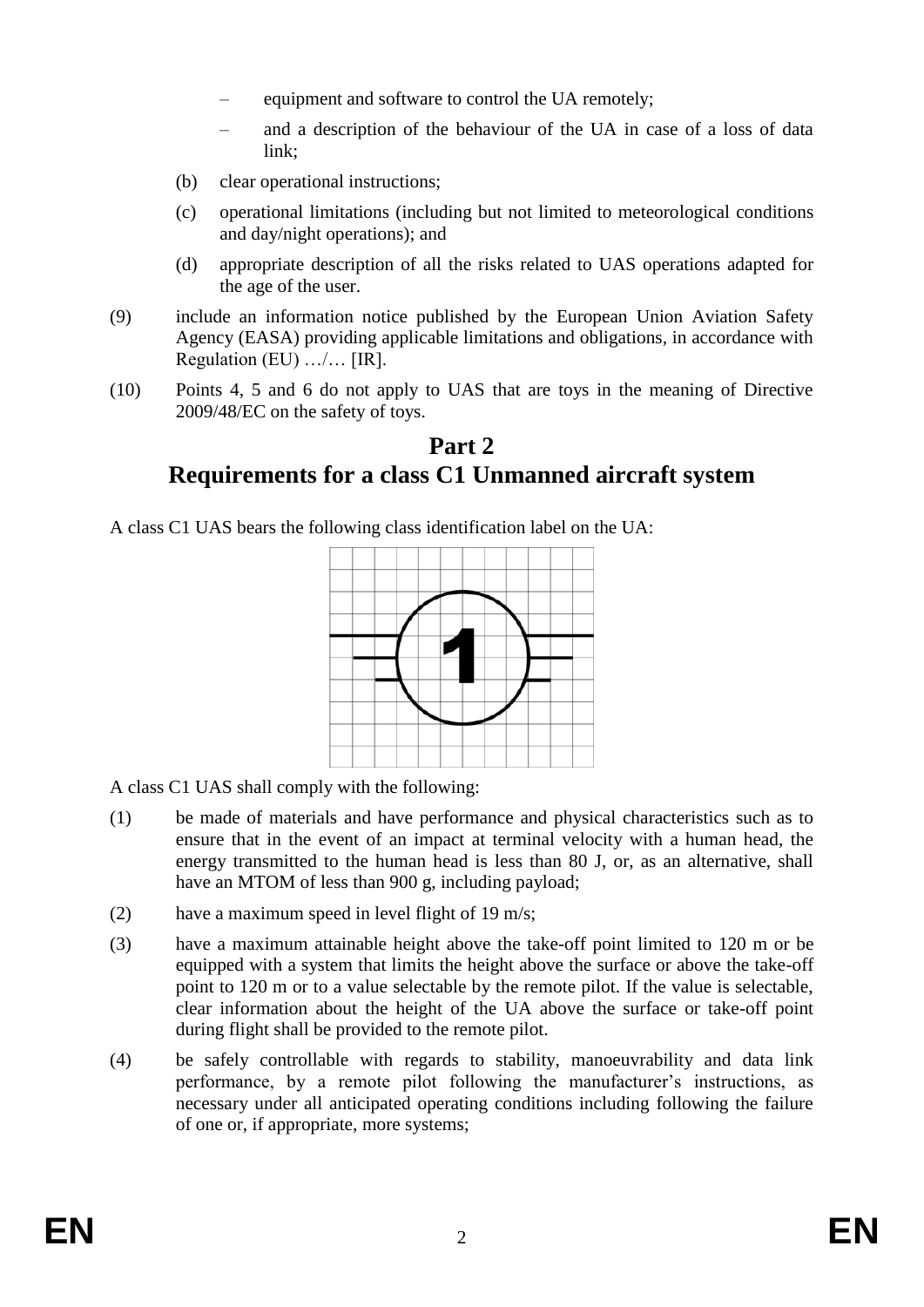- (5) have the requisite mechanical strength, including any necessary safety factor, and, where appropriate, stability to withstand any stress to which it is subjected to during use without any breakage or deformation that might interfere with its safe flight;
- (6) be designed and constructed in such a way as to minimise injury to people during operation, sharp edges shall be avoided, unless technically unavoidable under good design and manufacturing practice. If equipped with propellers, it shall be designed in such a way as to limit any injury that may be inflicted by the propeller blades;
- (7) in case of a loss of data link, have a reliable and predictable method for the UA to recover the data link or terminate the flight in a way that reduces the effect on third parties in the air or on the ground;
- (8) unless it is a fixed-wing UA, have a guaranteed A-weighted sound power level *LWA* determined as per Part 13 not exceeding the levels established in Part 15;
- (9) unless it is a fixed-wing UA, have the indication of the guaranteed A-weighted sound power level affixed on the UA and/or its packaging as per Part 14;
- (10) be powered by electricity and have a nominal voltage not exceeding 24 V DC or the equivalent AC voltage; its accessible parts shall not exceed 24 V DC or the equivalent AC voltage; internal voltages shall not exceed 24 V DC or the equivalent AC voltage unless it is ensured that the voltage and current combination generated does not lead to any risk or harmful electric shock even when the UAS is damaged;
- (11) have a unique physical serial number compliant with standard ANSI/CTA-2063 *Small Unmanned Aerial Systems Serial Numbers*;
- (12) have a direct remote identification that:
	- (a) allows the upload of the UAS operator registration number in accordance with Article 14 of Regulation (EU) .../... [IR] and exclusively following the process provided by the registration system;
	- (b) ensures, in real time during the whole duration of the flight, the direct periodic broadcast from the UA using an open and documented transmission protocol, of the following data, in a way that they can be received directly by existing mobile devices within the broadcasting range:
		- i the UAS operator registration number;
		- ii the unique physical serial number of the UA compliant with standard ANSI/CTA-2063;
		- iii the geographical position of the UA and its height above the surface or take-off point;
		- iv the route course measured clockwise from true north and ground speed of the UA; and
		- v the geographical position of the remote pilot or, if not available, the takeoff point.
	- (c) ensures that the user cannot modify the data mentioned under paragraph (b) points ii, iii, iv and v.
- (13) be equipped with a geo-awareness system that provides:
	- (a) an interface to load and update data containing information on airspace limitations related to UA position and altitude imposed by the geographical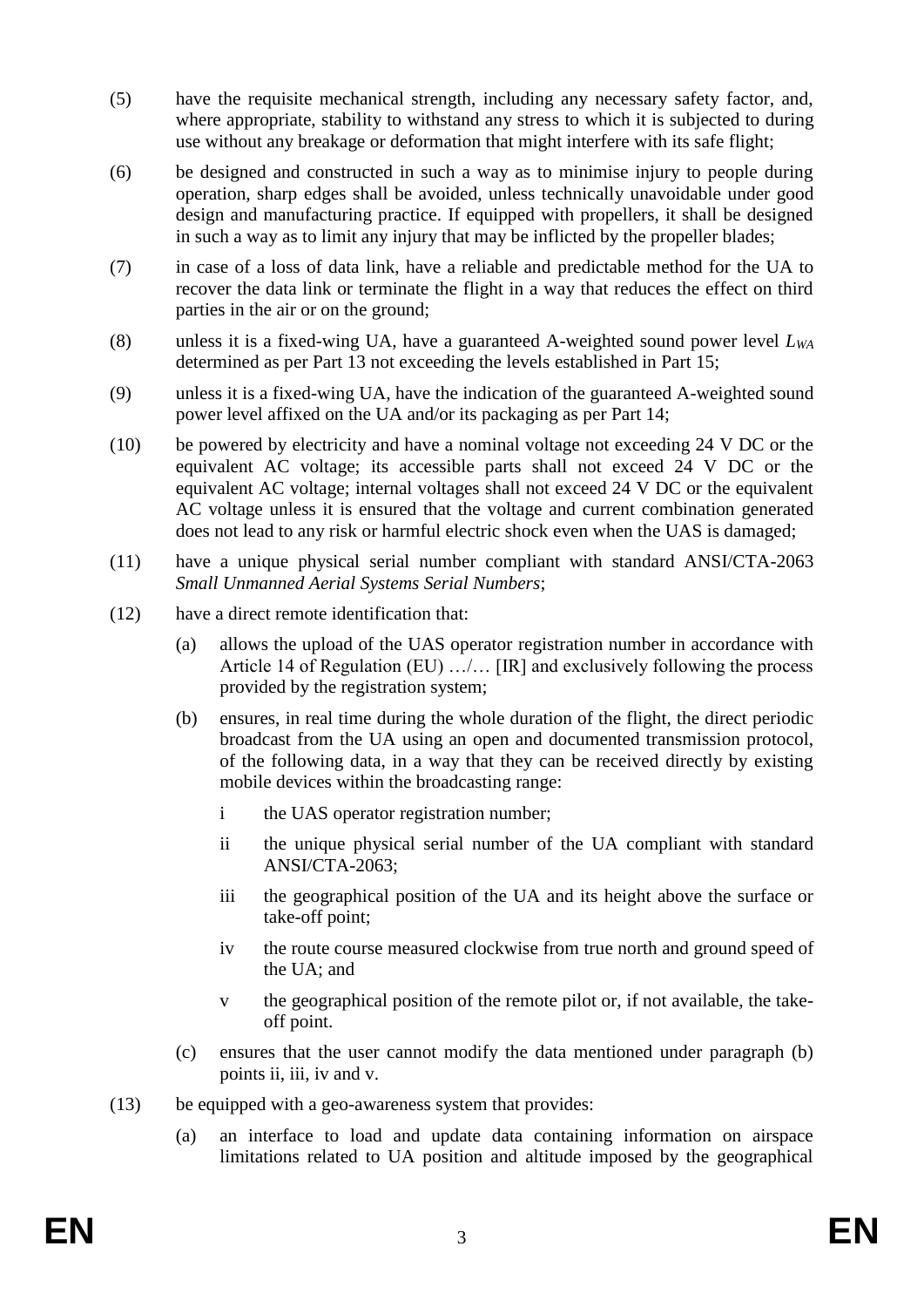zones, as defined by article 15 of the Regulation (EU) …/… [IR], which ensures that the process of loading or updating such data does not degrade its integrity and validity;

- (b) a warning alert to the remote pilot when a potential breach of airspace limitations is detected; and
- (c) information to the remote pilot on the UA's status as well as a warning alert when its positioning or navigation systems cannot ensure the proper functioning of the geo-awareness system;
- (14) if the UA has a function that limits its access to certain airspace areas or volumes, this function shall operate in such a manner that it interacts smoothly with the flight control system of the UA without adversely affecting flight safety; in addition, clear information shall be provided to the remote pilot when this function prevents the UA from entering these airspace areas or volume;
- (15) provide the remote pilot with clear warning when the battery of the UA or its control station reaches a low level so that the remote pilot has sufficient time to safely land the UA;
- (16) be equipped with lights for the purpose of:
	- (a) the controllability of the UA,
	- (b) the conspicuity of the UA at night, the design of the lights shall allow a person on the ground, to distinguish the UA from a manned aircraft;
- (17) if equipped with a follow-me mode and when this function is on, be in a range not exceeding 50 m from the remote pilot, and make it possible for the remote pilot to regain control of the UA;
- (18) be placed on the market with a user's manual providing:
	- (a) the characteristics of the UA including but not limited to the:
		- class of the UA;
		- UA mass (with a description of the reference configuration) and the maximum take-off mass (MTOM);
		- general characteristics of allowed payloads in terms of mass dimensions, interfaces of with the UA and other possible restrictions;
		- equipment and software to control the UA remotely;
		- reference of the transmission protocol used for the direct remote identification emission;
		- sound power level;
		- and a description of the behaviour of the UA in case of a loss of data link;
		- (b) clear operational instructions;
		- (c) procedure to upload the airspace limitations;
		- (d) maintenance instructions;
		- (e) troubleshooting procedures;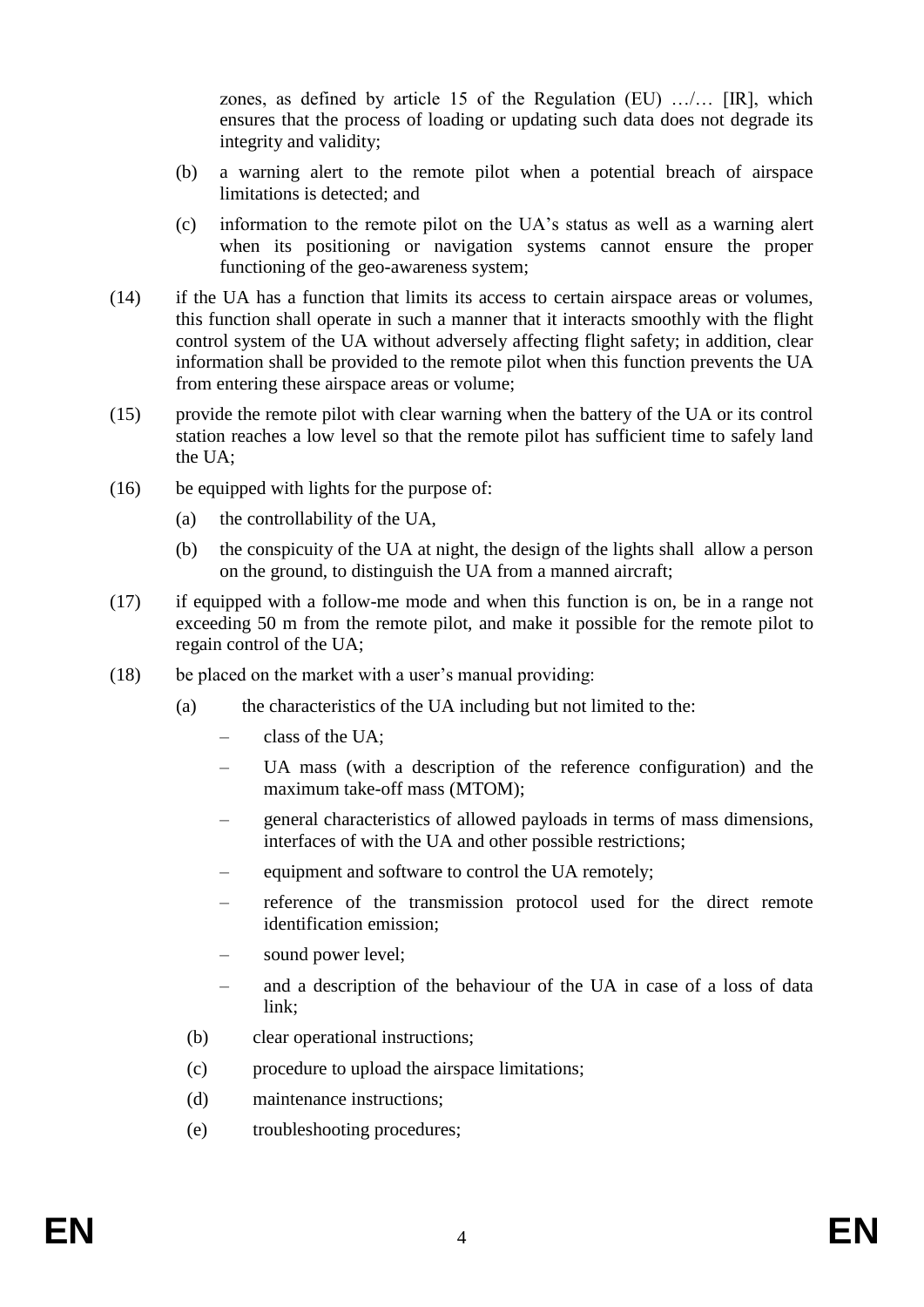- (f) operational limitations (including but not limited to meteorological conditions and day/night operations); and
- (g) appropriate description of all the risks related to UAS operations;
- (19) include an information notice published by EASA providing applicable limitations and obligations under EU law.

# **Part 3 Requirements for a class C2 Unmanned aircraft system**

A class C2 UAS bears the following class identification label on the UA:



A class C2 UAS shall comply with the following:

- (1) have an MTOM of less than 4 kg, including payload;
- (2) have a maximum attainable height above the take-off point limited to 120 m or be equipped with a system that limits the height above the surface or above the take-off point to 120 m or to a value selectable by the remote pilot. If the value is selectable, clear information about the height of the UA above the surface or take-off point during flight shall be provided to the remote pilot.;
- (3) be safely controllable with regards to stability, manoeuvrability and data link performance, by a remote pilot with adequate competency as defined in Regulation (EU) …/… [IR] and following the manufacturer's instructions, as necessary under all anticipated operating conditions including following the failure of one or, if appropriate, more systems;
- (4) have the requisite mechanical strength including any necessary safety factor and, where appropriate, stability to withstand any stress to which it is subjected to during use without any breakage or deformation that might interfere with its safe flight;
- (5) in the case of a tethered UA, have a tensile length of the tether that is less than 50 m and a mechanical strength that is no less than:
	- (a) for heavier-than-air aircraft, 10 times the weight of the aerodyne at maximum mass;
	- (b) for lighter-than-air aircraft, 4 times the force exerted by the combination of the maximum static thrust and the aerodynamic force of the maximum allowed wind speed in flight;
- (6) be designed and constructed in such a way as to minimise injury to people during operation, sharp edges shall be avoided, unless technically unavoidable under good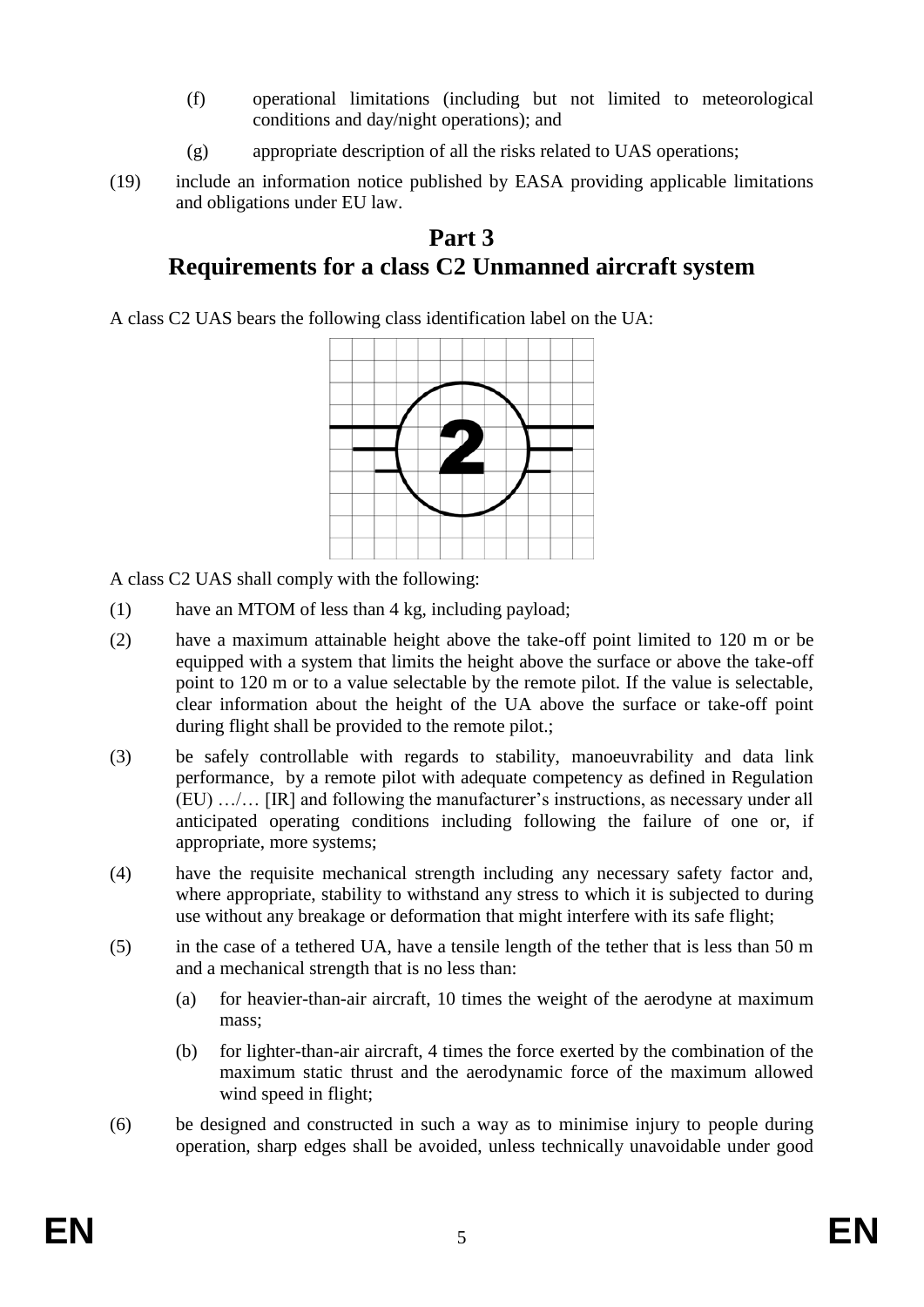design and manufacturing practice. If equipped with propellers, it shall be designed in such a way as to limit any injury that may be inflicted by the propeller blades;

- (7) unless tethered, in case of a loss of data link, have a reliable and predictable method for the UA to recover the data link or terminate the flight in a way that reduces the effect on third parties in the air or on the ground;
- (8) unless tethered, be equipped with a data link protected against unauthorised access to the command and control functions;
- (9) unless it is a fixed-wing UA, be equipped with a low-speed mode selectable by the remote pilot and limiting the maximum cruising speed to no more than 3 m/s.
- (10) unless it is a fixed-wing UA, have a guaranteed A-weighted sound power level *LWA* determined as per Part 13 not exceeding the levels established in Part 15;
- (11) unless it is a fixed-wing UA, have the indication of the guaranteed A-weighted sound power level affixed on the UA and/or its packaging as per Part 14;
- (12) be powered by electricity and have a nominal voltage not exceeding 48 V DC or the equivalent AC voltage; its accessible parts shall not exceed 48 V DC or the equivalent AC voltage; internal voltages shall not exceed 48 V DC or the equivalent AC voltage unless it is ensured that the voltage and current combination generated does not lead to any risk or harmful electric shock even when the UAS is damaged;
- (13) have a unique physical serial number compliant with standard ANSI/CTA-2063 *Small Unmanned Aerial Systems Serial Numbers*;
- (14) unless tethered, have a direct remote identification that:
	- (a) allows the upload of the UAS operator registration number in accordance with Article 14 of Regulation (EU) …/… [IR] and exclusively following the process provided by the registration system;
	- (b) ensures, in real time during the whole duration of the flight, the direct periodic broadcast from the UA using an open and documented transmission protocol, of the following data, in a way that they can be received directly by existing mobile devices within the broadcasting range:
		- i the UAS operator registration number;
		- ii the unique physical serial number of the UA compliant with standard ANSI/CTA-2063;
		- iii the geographical position of the UA and its height above the surface or take-off point;
		- iv the route course measured clockwise from true north and ground speed of the UA; and
		- v the geographical position of the remote pilot.
	- (c) ensures that the user cannot modify the data mentioned under paragraph (b) points ii, iii, iv and v.
- (15) be equipped with a geo-awareness function that provides:
	- (a) an interface to load and update data containing information on airspace limitations related to UA position and altitude imposed by the geographical zones, as defined by article 15 of the Regulation  $(EU)$  ......  $[IR]$ , which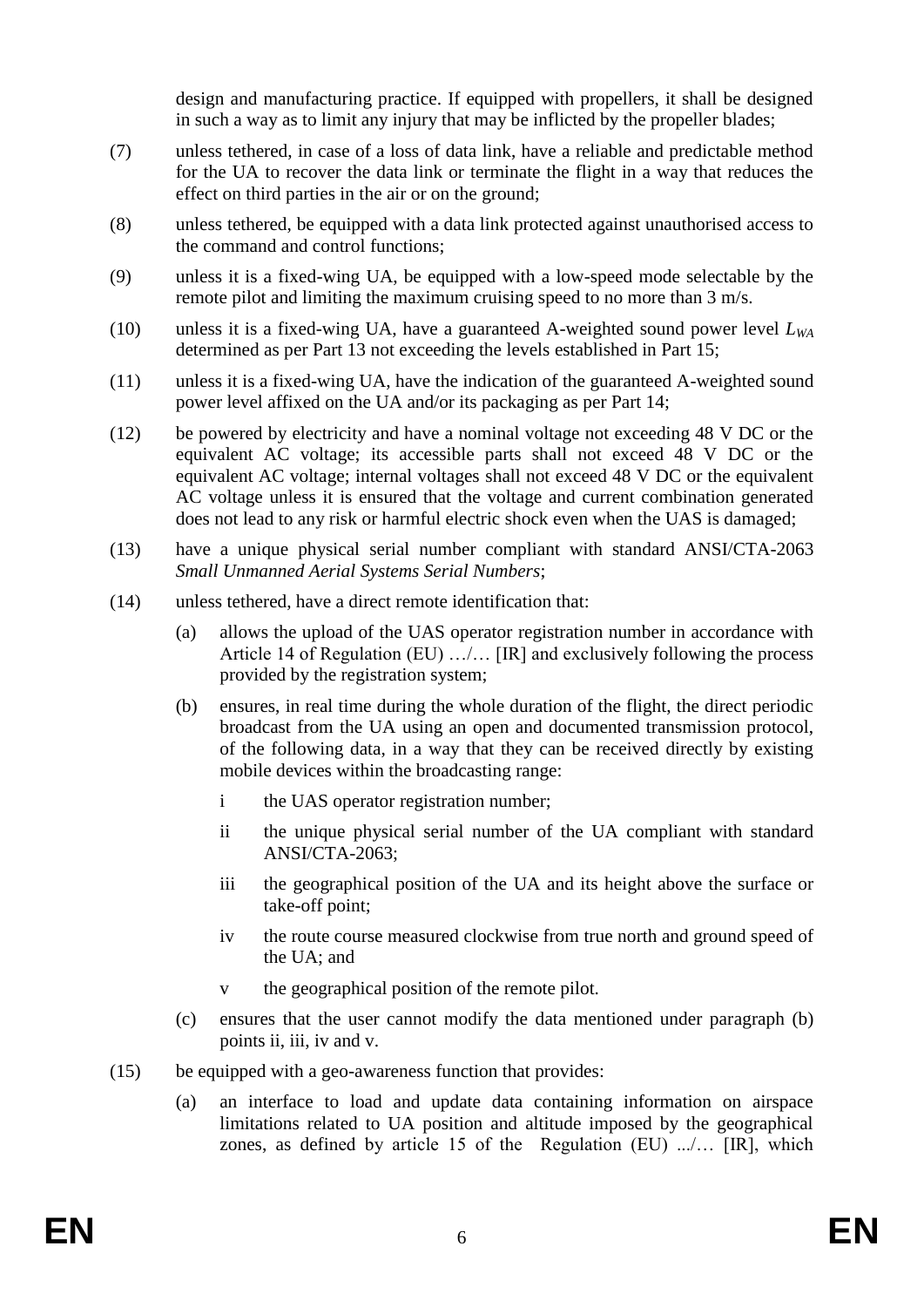ensures that the process of loading or updating of this data does not degrade its integrity and validity;

- (b) a warning alert to the remote pilot when a potential breach of airspace limitations is detected; and
- (c) information to the remote pilot on the UA's status as well as a warning alert when its positioning or navigation cannot ensure the proper functioning of the geo-awareness system;
- (16) if the UA has a function that limits its access to certain airspace areas or volumes, this function shall operate in such a manner that it interacts smoothly with the flight control system of the UA without adversely affecting flight safety; in addition, clear information shall be provided to the remote pilot when this function prevents the UA from entering these airspace areas or volumes;
- (17) provide the remote pilot with clear warning when the battery of the UA or its control station reaches a low level such that the remote pilot has sufficient time to safely land the UA;
- (18) be equipped with lights for the purpose of:
	- (1) controllability of the UA;
	- (2) conspicuity of the UA at night, the design of the lights shall allow a person on the ground to distinguish the UA from manned aircraft;
- (19) be placed on the market with a user's manual providing:
	- (a) the characteristics of the UA including but not limited to the:
		- class of the UA;
		- UA mass (with a description of the reference configuration) and the maximum take-off mass (MTOM);
		- general characteristics of allowed payloads in terms of mass dimensions, interfaces with the UA and other possible restrictions;
		- equipment and software to control the UA remotely;
		- reference of the transmission protocol used for the direct remote identification emission;
		- sound power level;
		- and a description of the behaviour of the UA in case of a loss of data link;
	- (b) clear operational instructions;
	- (c) procedure to upload the airspace limitations;
	- (d) maintenance instructions;
	- (e) troubleshooting procedures;
	- (f) operational limitations (including but not limited to meteorological conditions and day/night operations); and
	- (g) appropriate description of all the risks related to UAS operations;
- (20) include an information notice published by EASA with applicable limitations and obligations under EU law.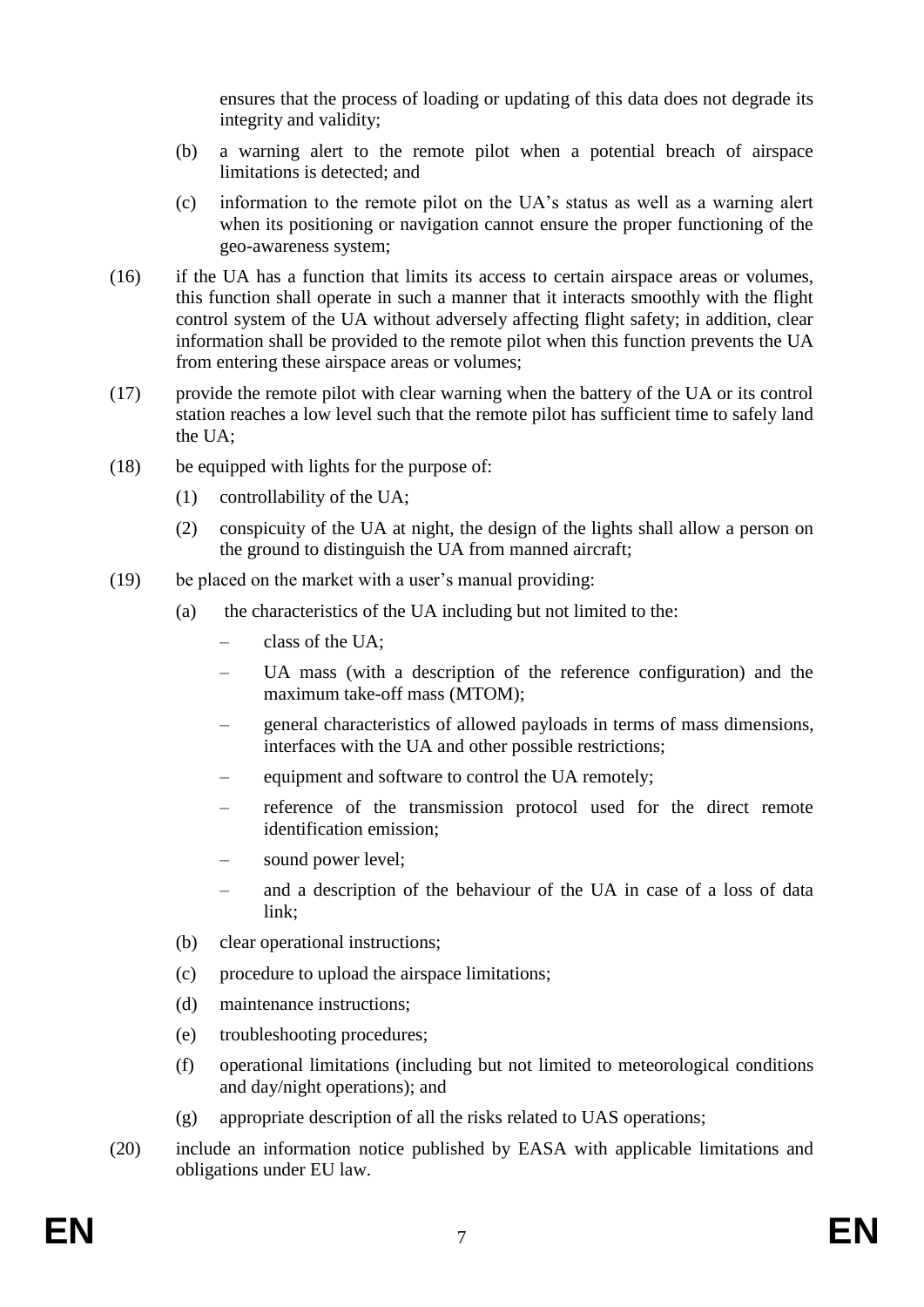# **Part 4 Requirements for a class C3 Unmanned aircraft system**

A class C3 UAS bears the following class identification label on the UA:



A class C3 UAS shall comply with the following:

- (1) have an MTOM of less than 25 kg, including payload, and have a maximum characteristic dimension of less than 3 m;
- (2) have a maximum attainable height above the take-off point limited to 120 m or be equipped with a system that limits the height above the surface or above the take-off point to 120 m or to a value selectable by the remote pilot. If the value is selectable, clear information about the height of the UA above the surface or take-off point during flight shall be provided to the remote pilot;
- (3) be safely controllable with regards to stability, manoeuvrability and data link performance, by a pilot with adequate competency as defined in Regulation (EU) …/… [IR] and following the manufacturer's instructions, as necessary under all anticipated operating conditions including following the failure of one or, if appropriate, more systems
- (4) in the case of a tethered UA, have a tensile length of the tether that is less than 50 m and a mechanical strength of no less than:
	- (a) for heavier-than-air aircraft, 10 times the weight of the aerodyne at maximum mass;
	- (b) for lighter-than-air aircraft, 4 times the force exerted by the combination of the maximum static thrust and the aerodynamic force of the maximum allowed wind speed in flight;
- (5) unless tethered, in case of a loss of data link, have a reliable and predictable method for the UA to recover the data link or terminate the flight in a way that reduces the effect on third parties in the air or on the ground;
- (6) unless it is a fixed-wing UA, have the indication of the guaranteed A-weighted sound power level *LWA* determined as per Part 13 affixed on the UA and/or its packaging as per Part 14;
- (7) be powered by electricity and have a nominal voltage not exceeding 48 V DC or the equivalent AC voltage; its accessible parts shall not exceed 48 V DC or the equivalent AC voltage; internal voltages shall not exceed 48 V DC or the equivalent AC voltage unless it is ensured that the voltage and current combination generated does not lead to any risk or harmful electric shock even when the UAS is damaged;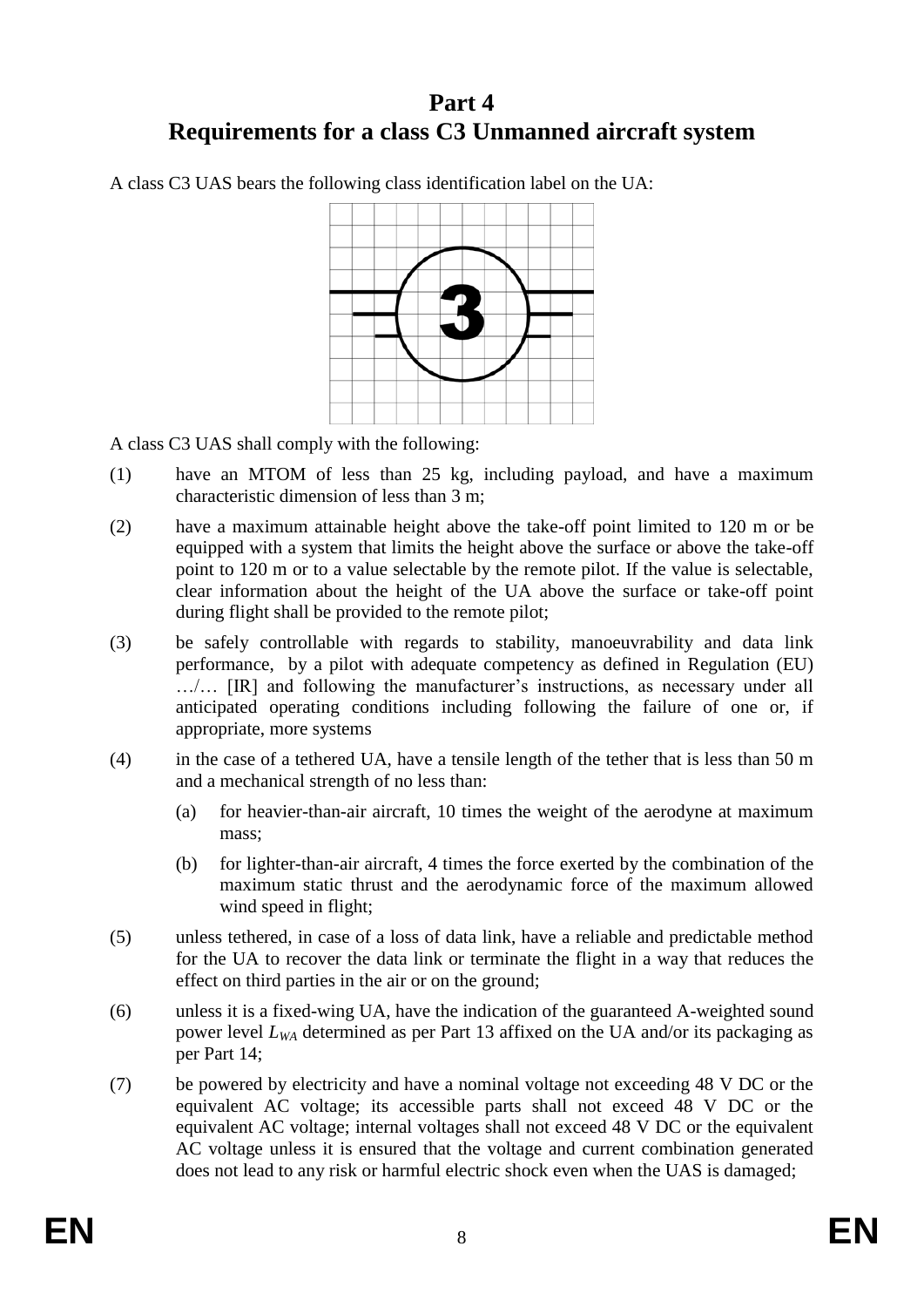- (8) have a unique physical serial number compliant with standard ANSI/CTA-2063 *Small Unmanned Aerial Systems Serial Numbers*;
- (9) unless tethered, have a direct remote identification that:
	- (a) allows the upload of the UAS operator registration number in accordance with Article 14 of Regulation (EU) .../... [IR] and exclusively following the process provided by the registration system;
	- (b) ensures, in real time during the whole duration of the flight, the direct periodic broadcast from the UA using an open and documented transmission protocol, of the following data, in a way that they can be received directly by existing mobile devices within the broadcasting range:
		- i the UAS operator registration number;
		- ii the unique physical serial number of the UA compliant with standard ANSI/CTA-2063;
		- iii the geographical position of the UA and its height above the surface or take-off point;
		- iv the route course measured clockwise from true north and ground speed of the UA; and
		- v the geographical position of the remote pilot.
	- (c) ensures that the user cannot modify the data mentioned under paragraph (b) points ii, iii, iv and v.
- (10) be equipped with a geo-awareness function that provides:
	- (a) an interface to load and update data containing information on airspace limitations related to UA position and altitude imposed by the geographical zones, as defined by article 15 of the Regulation (EU) …/… [IR], which ensures that the process of loading or updating of this data does not degrade its integrity and validity;
	- (b) a warning alert to the remote pilot when a potential breach of airspace limitations is detected; and
	- (c) information to the remote pilot on the UA's status as well as a warning alert when its positioning or navigation cannot ensure the proper functioning of the geo-awareness system;
- (11) if the UA has a function that limits its access to certain airspace areas or volumes, this function shall operate in such a manner that it interacts smoothly with the flight control system of the UA without adversely affecting flight safety; in addition, clear information shall be provided to the remote pilot when this function prevents the UA from entering these airspace areas or volumes;
- (12) unless tethered, be equipped with a data link protected against unauthorised access to the command and control functions;
- (13) provide the remote pilot with clear warning when the battery of the UA or its control station reaches a low level such that the remote pilot has sufficient time to safely land the UA;
- (14) be equipped with lights for the purpose of:
	- (1) controllability of the UA;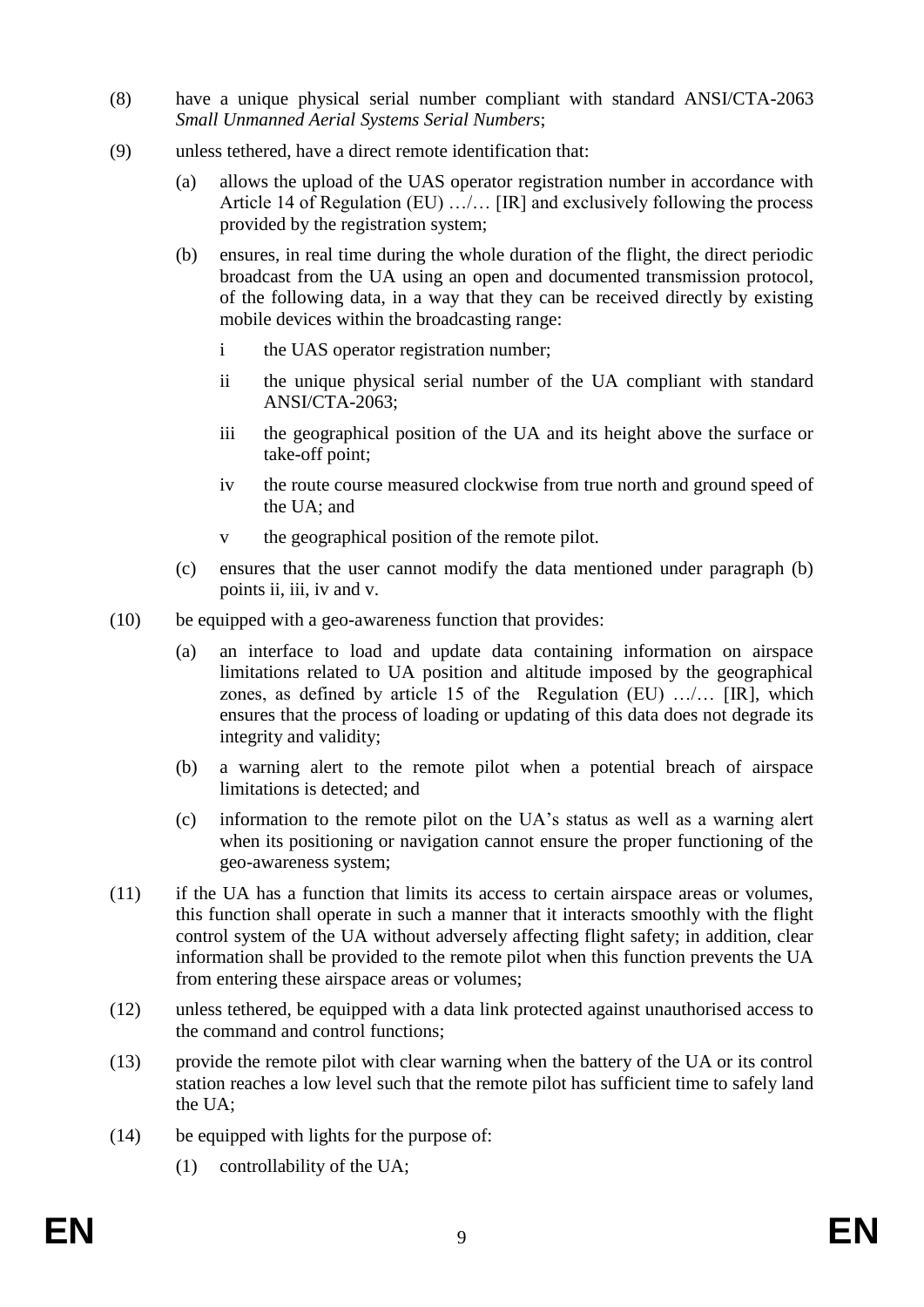- (2) conspicuity of the UA at night, the design of the lights shall allow a person on the ground to distinguish the UA from a manned aircraft;
- (15) be placed on the market with a user's manual providing:
	- (a) the characteristics of the UA including but not limited to the:
		- class of the UA;
		- UA mass (with a description of the reference configuration) and the maximum take-off mass (MTOM);
		- general characteristics of allowed payloads in terms of mass dimensions, interfaces with the UA and other possible restrictions;
		- equipment and software to control the UA remotely;
		- reference of the transmission protocol used for the direct remote identification emission;
		- sound power level;
		- and a description of the behaviour of the UA in case of a loss of data link);
	- (b) clear operational instructions;
	- (c) procedure to upload the airspace limitations;
	- (d) maintenance instructions;
	- (e) troubleshooting procedures
	- (f) operational limitations (including but not limited to meteorological conditions and day/night operations); and
	- (g) appropriate description of all the risks related to UAS operations;
- (16) include an information notice published by EASA providing applicable limitations and obligations under EU law.

# **Part 5 Requirements for a class C4 Unmanned aircraft system**

A class C4 UAS bears the following label on the UA in a visible manner:



A class C4 UAS shall comply with the following:

(1) have an MTOM of less than 25 kg, including payload;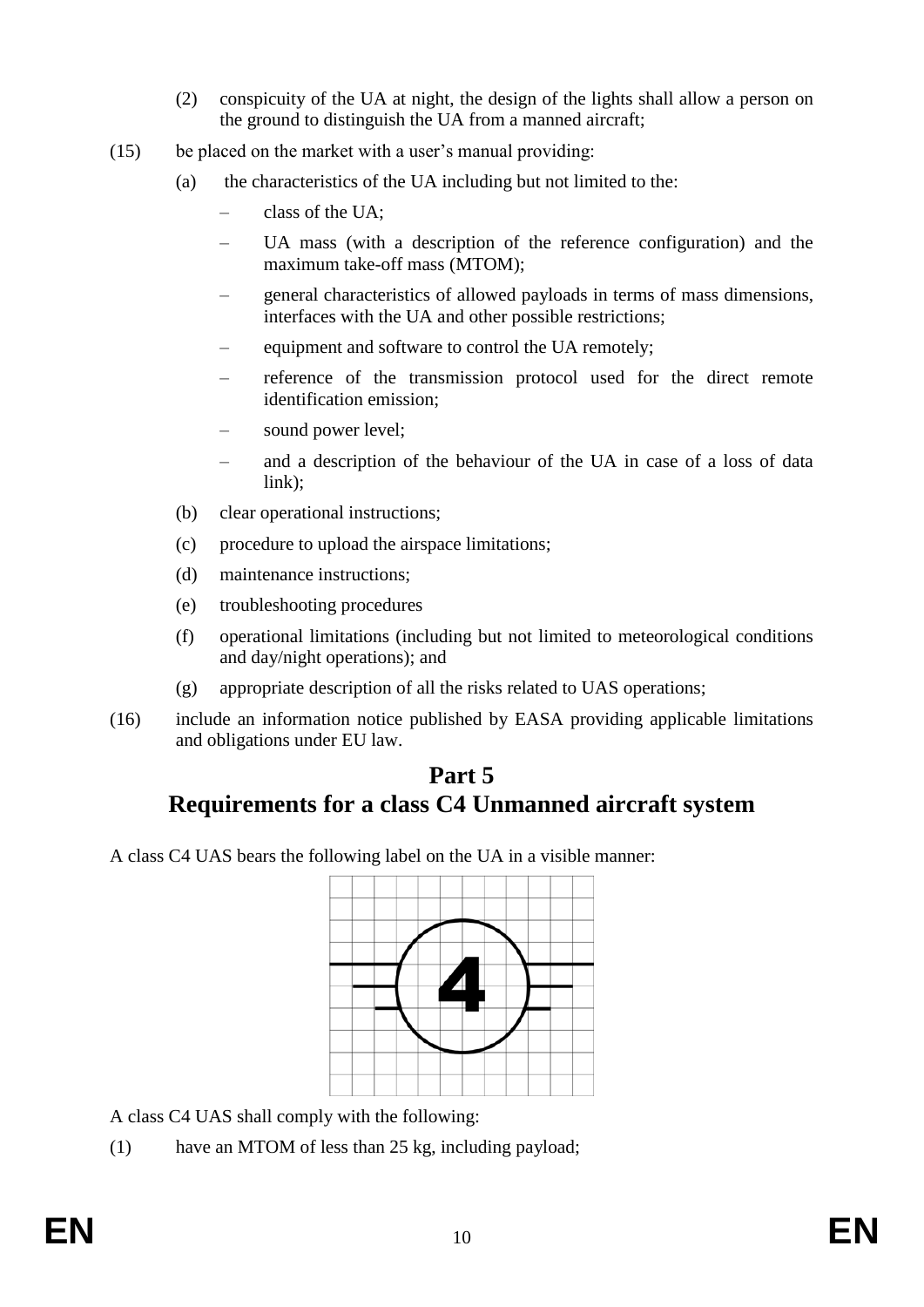- (2) be safely controllable and manoeuvrable by a remote pilot following the manufacturer's instructions, as necessary under all anticipated operating conditions including following the failure of one or, if appropriate, more systems;
- (3) not be capable of automatic control modes except for flight stabilisation assistance with no direct effect on the trajectory and lost link assistance provided that a predetermined fixed position of the flight controls in case of lost link is available;
- (4) be placed on the market with a user's manual providing:
	- (a) the characteristics of the UA including but not limited to the:
		- class of the UA
		- UA mass (with a description of the reference configuration) and the maximum take-off mass (MTOM);
		- general characteristics of allowed payloads in terms of mass dimensions, interfaces with the UA and other possible restrictions;
		- equipment and software to control the UA remotely;
		- and a description of the behaviour of the UA in case of a loss of data link;
	- (b) clear operational instructions;
	- (c) maintenance instructions;
	- (d) troubleshooting procedures;
	- (e) operational limitations (including but not limited to meteorological conditions and day/night operations); and
	- (f) appropriate description of all the risks related to UAS operations;
- (5) include an information notice published by EASA providing applicable limitations and obligations under EU law;

## **Part 6 Requirements for a direct remote identification add-on**

A direct remote identification add-on shall comply with the following:

- (1) allows the upload of the UAS operator registration number in accordance with Article 14 of Regulation (EU) …/… [IR] and exclusively following the process provided by the registration system;
- (2) has a physical serial number compliant with standard ANSI/CTA-2063 *Small Unmanned Aerial Systems Serial Numbers*, affixed to the add-on and its packaging or its user's manual in a legible manner;
- (3) ensures, in real time during the whole duration of the flight, the direct periodic broadcast from the UA using an open and documented transmission protocol, of the following data, in a way that they can be received directly by existing mobile devices within the broadcasting range:
	- i the UAS operator registration number;
	- ii the unique physical serial number of the add-on compliant with standard ANSI/CTA-2063;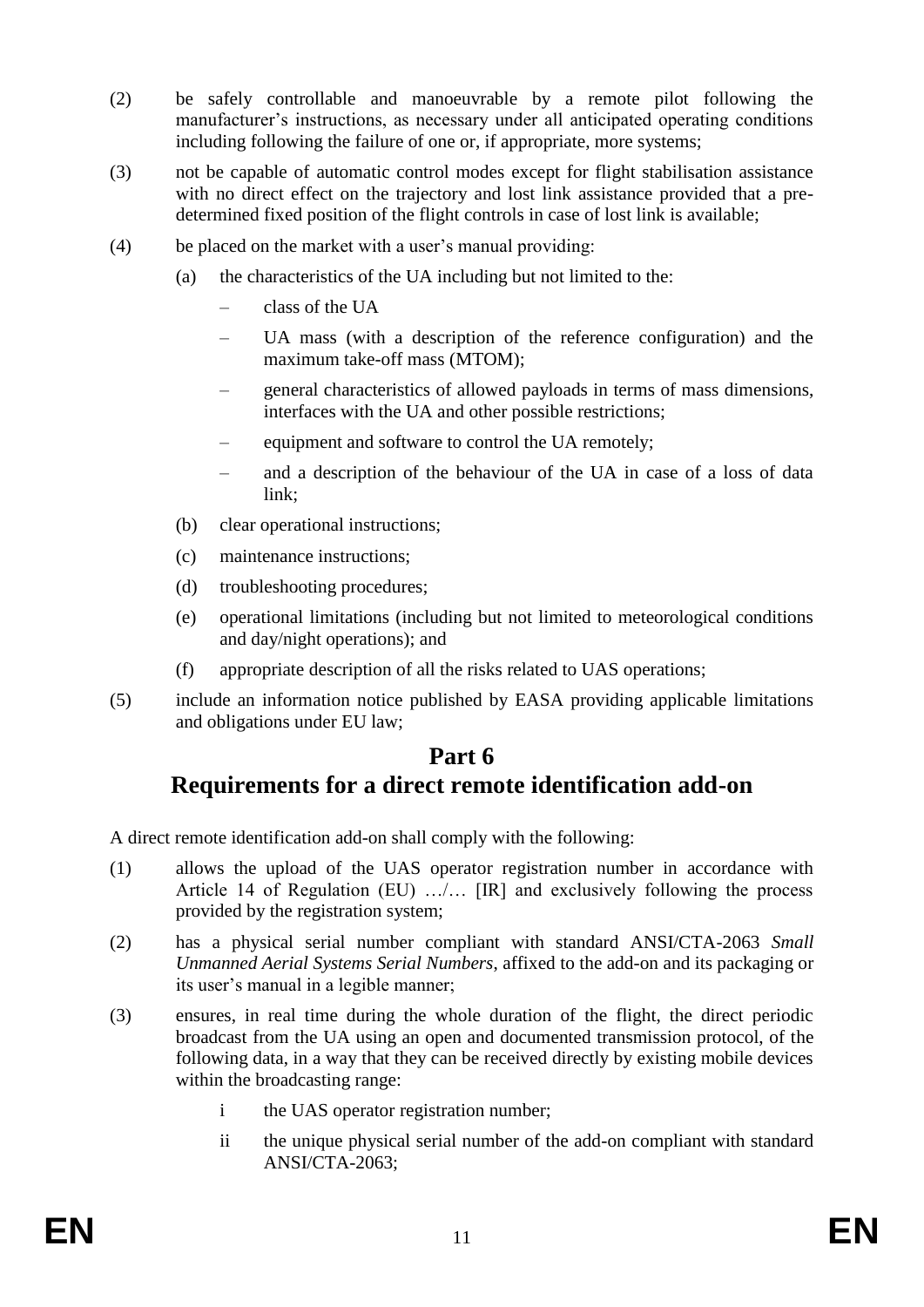- iii the geographical position of the UA and its height above the surface or take-off point;
- iv the route course measured clockwise from true north and ground speed of the UA; and
- v the geographical position of the remote pilot or, if not available, the takeoff point.
- (4) ensures that the user cannot modify the data mentioned under paragraph (3) points ii, iii, iv and v.
- (5) is placed on the market with a user's manual providing the reference of the transmission protocol used for the direct remote identification emission and the instruction to:
	- (a) install the module on the UA;
	- (b) upload the UAS operator registration number.

## **Part 7**

# **Conformity assessment Module A — Internal production control**

- 1. Internal production control is the conformity assessment procedure whereby the manufacturer fulfils the obligations set out in points 2, 3 and 4 of this Part, and ensures and declares on their sole responsibility that the products concerned satisfy the requirements set out in Parts 1, 5 or 6 which apply to them.
- 2. Technical documentation

The manufacturer shall develop the technical documentation in accordance with Article 17 of this Regulation.

3. Manufacturing

The manufacturer shall take all measures necessary so that the manufacturing process and its monitoring ensure compliance of the manufactured product with the technical documentation referred to in point 2 of this Part and with the requirements set out in Parts 1, 5 or 6 which apply to them.

- 4. CE marking and EU declaration of conformity
	- (1) In accordance with Articles 15 and 16 of this Regulation, the manufacturer shall affix the CE marking and, when applicable, the UA class identification label, to each individual product that satisfies the applicable requirements set out in Parts 1, 5 or 6 which apply to them.
	- (2) The manufacturer shall draw up a written EU declaration of conformity for each product model and keep it together with the technical documentation at the disposal of the national authorities for 10 years after the product has been placed on the market. The EU declaration of conformity shall clearly identify the product for which it has been drawn up.

A copy of the EU declaration of conformity shall be made available to the relevant authorities upon request.

5. Authorised representative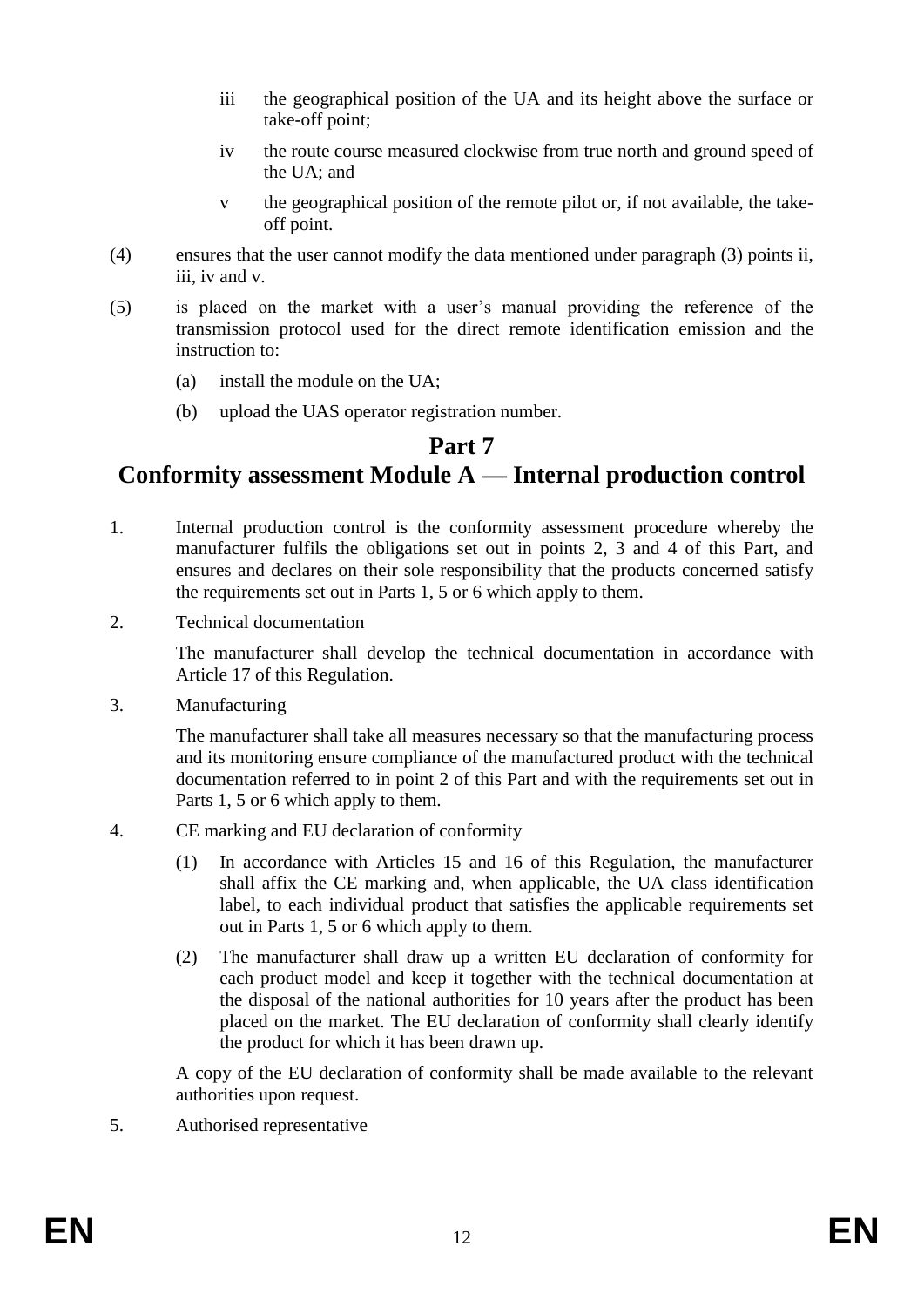The manufacturers' obligations set out in point 4 may be fulfilled by an authorised representative, on their behalf and under their responsibility, provided that they are specified in the mandate.

## **Part 8**

# **Conformity assessment Modules B and C — EU-type examination and conformity to type based on internal production control as per Annex II to Decision No 768/2008/EC**

When reference is made to this Part, the conformity assessment procedure shall follow Modules B (EU-type examination) and C (Conformity to type based on internal production control) of this Part.

### **Module B**

### **EU-type examination**

- 1. EU-type examination is the part of a conformity assessment procedure in which a notified body examines the technical design of the product and verifies and attests that the technical design of the product meets the applicable requirements set out in Parts 1 to 6.
- 2. EU-type examination shall be carried out by an assessment of the adequacy of the technical design of the product through examination of the technical documentation and supporting evidence referred to in point 3, plus examination of specimens, representative of the production envisaged, of one or more critical parts of the product (combination of production type and design type).
- 3. The manufacturer shall lodge an application for EU-type examination with a single notified body of his choice.

The application shall include:

- (1) the name and address of the manufacturer and, if the application is lodged by the authorised representative, his name and address as well;
- (2) a written declaration that the same application has not been lodged with any other notified body;
- (3) the technical documentation. The technical documentation shall make it possible to assess the product's conformity with the applicable requirements of this Regulation and shall include an adequate analysis and assessment of the risk(s). The technical documentation shall contain, wherever applicable, the elements set out in Article 17 of this Regulation;
- (4) the specimens representative of the production envisaged. The notified body may request further specimens if needed for carrying out the test programme;
- (5) the supporting evidence for the adequacy of the technical design solution. This supporting evidence shall mention any documents that have been used, in particular where the relevant harmonised standards and/or technical specifications have not been applied or have not been applied in full;. The supporting evidence shall include, where necessary, the results of tests carried out in accordance with other relevant technical specifications by the appropriate laboratory of the manufacturer or by another testing laboratory on his behalf and under his responsibility.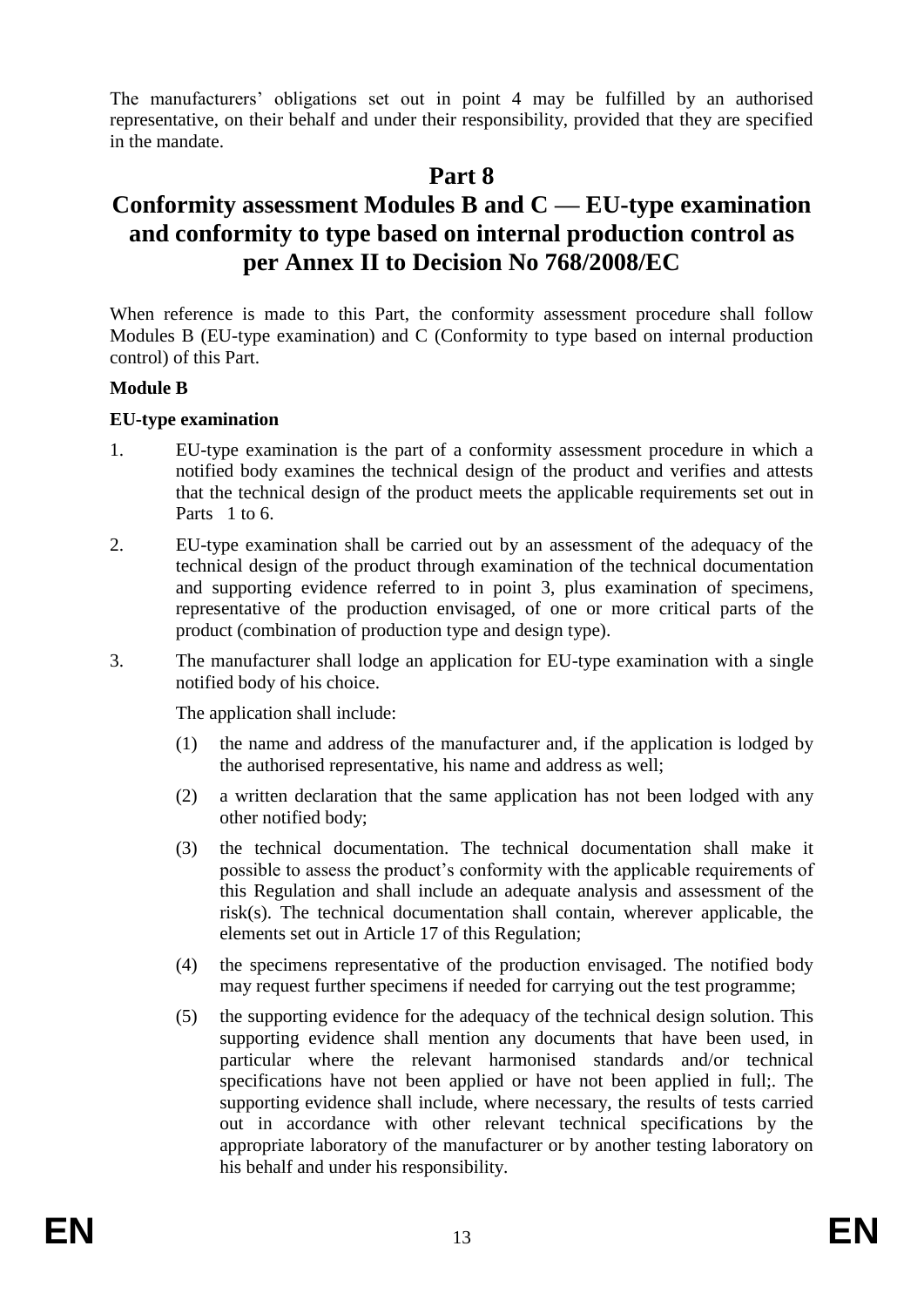### 4. The notified body shall:

For the product:

(1) examine the technical documentation and supporting evidence to assess the adequacy of the product's technical design.

For the specimen(s):

- (2) verify that the specimen(s) has (have) been manufactured in conformity with the technical documentation, and identify the elements which have been designed in accordance with the applicable provisions of the relevant harmonised standards and/or technical specifications, as well as the elements which have been designed without applying the relevant provisions of those standards;
- (3) carry out appropriate examinations and tests, or have them carried out, to check whether, where the manufacturer has chosen to apply the solutions in the relevant harmonised standards and/or technical specifications, these have been applied correctly;
- (4) carry out appropriate examinations and tests, or have them carried out, to check whether, where the solutions in the relevant harmonised standards and/or technical specifications have not been applied, the solutions adopted by the manufacturer meet the corresponding essential requirements of the legislative instrument;
- (5) agree with the manufacturer on a location where the examinations and tests will be carried out.
- 5. The notified body shall draw up an evaluation report that records the activities undertaken in accordance with point 4 and their outcomes. Without prejudice to its obligations as provided in point 8, the notified body shall release the content of this report, in full or in part, only with the agreement of the manufacturer.
- 6. Where the type meets the requirements of this Regulation, the notified body shall issue an EU-type examination certificate to the manufacturer. This certificate shall contain the name and address of the manufacturer, the conclusions of the examination, the relevant aspects of the requirements covered by the examination, the conditions (if any) for its validity, and the data necessary for the identification of the approved type. The certificate may have one or more annexes attached to it.

The EU certificate and its annexes shall contain all relevant information to allow the conformity of manufactured products with the examined type to be evaluated and to allow for in service control.

Where the type does not satisfy the applicable requirements of this Regulation, the notified body shall refuse to issue an EU-type examination certificate and shall inform the applicant accordingly, giving detailed reasons for its refusal.

7. The notified body shall keep itself apprised of any changes in the generally acknowledged state of the art which indicates that the approved type may no longer comply with the applicable requirements of this Regulation, and shall determine whether such changes require further investigation. If so, the notified body shall inform the manufacturer accordingly.

The manufacturer shall inform the notified body that holds the technical documentation relating to the EU-type examination certificate of all modifications to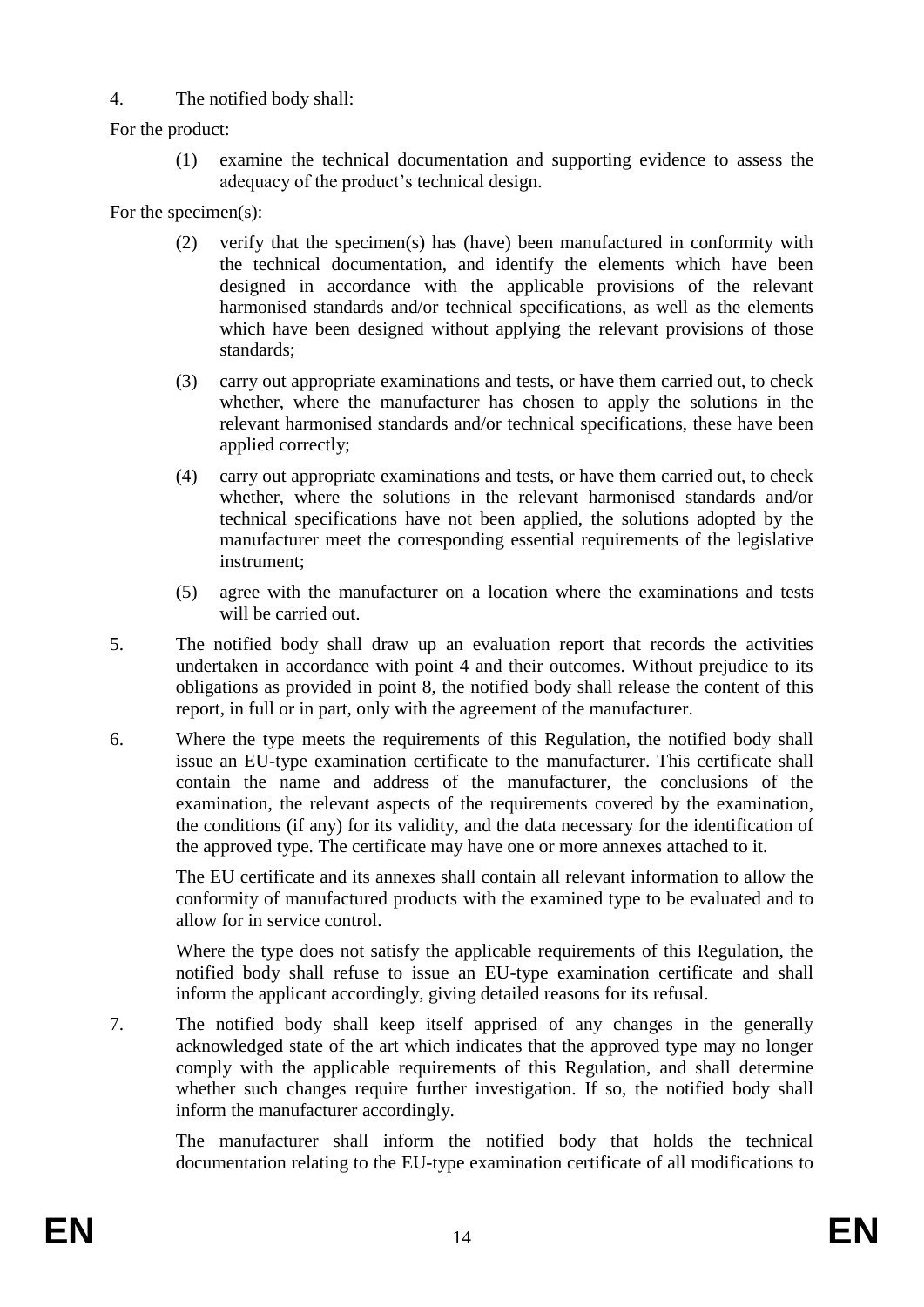the approved type that may affect the product's conformity with the essential requirements of this Regulation or the conditions for the certificate's validity. Such modifications shall require additional approval and attached to the original EU-type examination certificate.

8. Each notified body shall inform its notifying authority concerning the EU-type examination certificates and/or any additions thereto which it has issued or withdrawn, and shall, periodically or upon request, make available to its notifying authority the list of certificates and/or any additions thereto refused, suspended or otherwise restricted.

Each notified body shall inform the other notified bodies concerning the EU-type examination certificates and/or any additions thereto which it has refused, withdrawn, suspended or otherwise restricted, and, upon request, concerning the certificates and/or additions thereto which it has issued.

The Commission, the Member States and the other notified bodies may, on request, obtain a copy of the EU-type examination certificates and/or additions thereto. On a reasoned request, the Commission and the Member States may obtain a copy of the technical documentation and the results of the examinations carried out by the notified body.

The notified body shall keep a copy of the EU-type examination certificate, its annexes and additions, as well as the technical file including the documentation submitted by the manufacturer for 10 years after the product has been assessed or until the validity of the certificate expires.

- 9. The manufacturer shall keep a copy of the EU-type examination certificate, its annexes and additions together with the technical documentation at the disposal of the national authorities for 10 years after the product has been placed on the market.
- 10. The manufacturer's authorised representative may lodge the application referred to in point 3 and fulfil the obligations set out in points 7 and 9, provided that they are specified in the mandate.

### **Module C**

### **Conformity to type based on internal production control**

- 1. Conformity to type based on internal production control is the part of a conformity assessment procedure whereby the manufacturer fulfils the obligations laid down in points 2 and 3, and ensures and declares that the products concerned are in conformity with the type described in the EU-type examination certificate and satisfy the applicable requirements of this Regulation.
- 2. Manufacturing

The manufacturer shall take all measures necessary so that the manufacturing process and its monitoring ensure conformity of the manufactured product with the approved type described in the EU-type examination certificate and with the applicable requirements set out in Parts 1 to 6.

- 3. CE marking and EU declaration of conformity
	- (1) The manufacturer shall affix the CE marking and, when relevant, the UA class identification label in accordance with Articles 15 and 16 of this Regulation to each product that is in conformity with the type described in the EU-type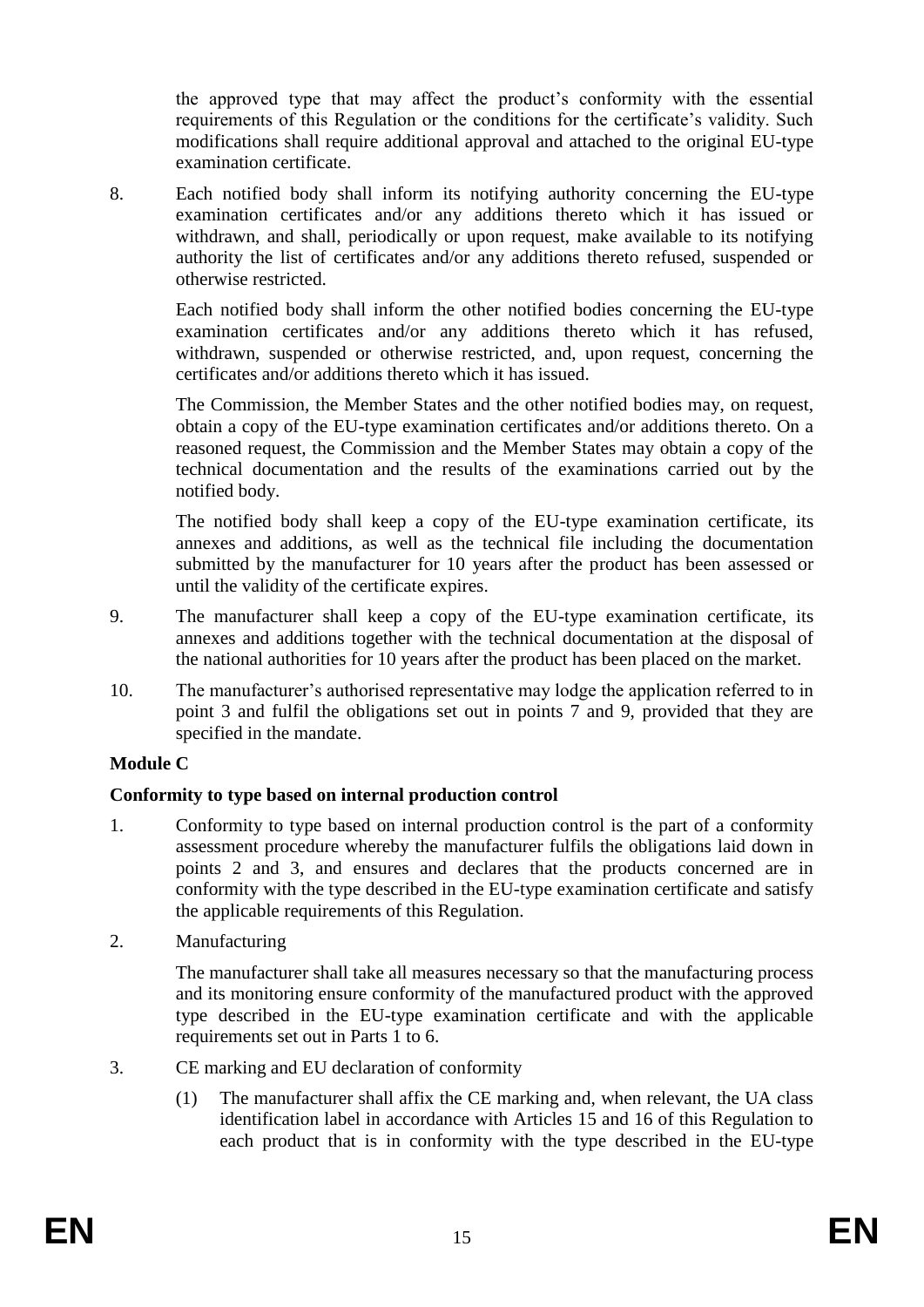examination certificate and satisfies the applicable requirements set out in Parts 1 to 6.

(2) The manufacturer shall draw up a written EU declaration of conformity for each product type and keep it at the disposal of the national authorities for 10 years after the product has been placed on the market. The EU declaration of conformity shall clearly identify the product type for which it has been drawn up.

A copy of the EU declaration of conformity shall be made available to the relevant authorities upon request.

4. Authorised representative

The manufacturer's obligations set out in point 3 may be fulfilled by their authorised representative, on their behalf and under their responsibility, provided that this is specified in the mandate.

# **Part 9**

# **Conformity assessment Module H — Conformity based on full quality assurance as per Annex II to Decision No 768/2008/EC**

- 1. Conformity based on full quality assurance is the conformity assessment procedure whereby the manufacturer fulfils the obligations set out in points 2 and 5, and ensures and declares on his sole responsibility that the product concerned satisfies the applicable requirements set out in Parts 1 to 6.
- 2. Manufacturing

The manufacturer shall operate an approved quality system for design, manufacture, final inspection and testing of the product concerned as specified in point 3 and shall be subject to surveillance as specified in point 4.

- 3. Quality system
	- (1) The manufacturer shall lodge an application for the assessment of his quality system with the notified body of their choice, for the product concerned.

The application shall include:

- (a) the name and address of the manufacturer and, if the application is lodged by the authorised representative, their name and address as well;
- (b) the technical documentation for each type of product intended to be manufactured, containing the elements set out in Part 10 where applicable;
- (c) the documentation concerning the quality system;
- (d) a written declaration stating that the same application has not been lodged with any other notified body.
- (2) The quality system shall ensure compliance of the product with the requirements of this Regulation.

All the elements, requirements and provisions adopted by the manufacturer shall be documented in a systematic and orderly manner in the form of written policies, procedures and instructions. This quality system documentation shall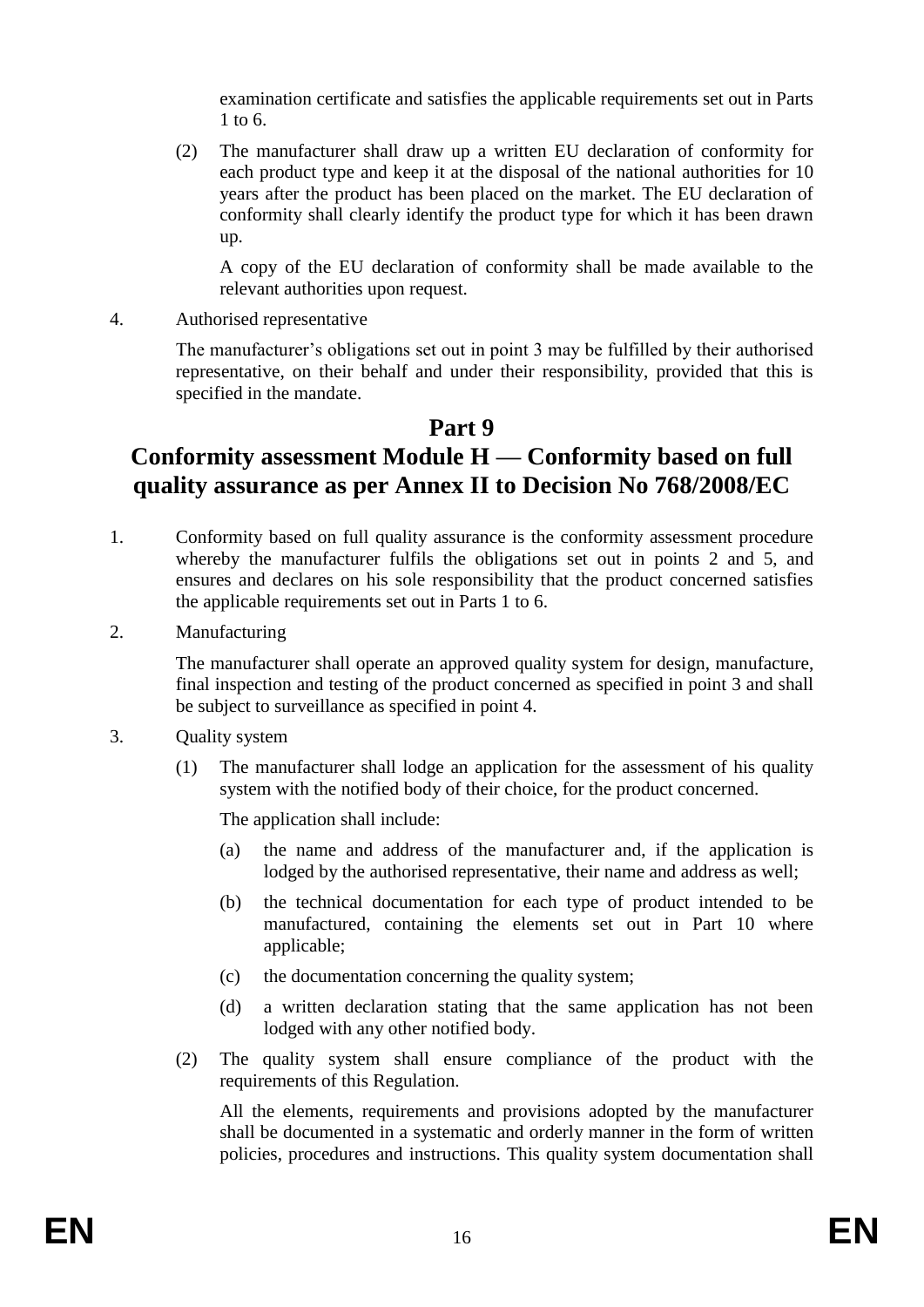permit a consistent interpretation of the quality programmes, plans, manuals and records.

The documentation shall, in particular, contain an adequate description of:

- (a) the quality objectives and the organisational structure, responsibilities and powers of the management with regard to product design and quality;
- (b) the technical design specifications, including standards, that will be applied and, where the relevant harmonised standards will not be applied in full, the means that will be used to ensure that the requirements of this Regulation are met;
- (c) the design control and design verification techniques, processes and systematic actions that will be used when designing the products pertaining to the product type covered;
- (d) the corresponding manufacturing, quality control and quality assurance techniques, processes and systematic actions that will be used;
- (e) the examinations and tests that will be carried out before, during and after manufacture, and the frequency with which they will be carried out;
- (f) the quality records, such as inspection reports and test data, calibration data, reports concerning the qualifications or approvals of the personnel concerned, etc.;
- (g) the means of monitoring the achievement of the required design and product quality and the effective operation of the quality system.
- (3) The notified body shall assess the quality system to determine whether it satisfies the requirements referred to in point 3(2).

It shall presume conformity with those requirements in respect of elements of the quality system that comply with the corresponding specifications of the relevant harmonised standard.

In addition to experience in quality management systems, the auditing team shall have at least one member experienced as an assessor in the relevant product field and product technology concerned, and knowledge of the applicable requirements of this Regulation. The audit shall include an assessment visit on the manufacturer's premises. The auditing team shall review the technical documentation referred to in point  $3(1)(b)$  to verify the manufacturer's ability to identify the applicable requirements of this Regulation and to carry out the necessary examinations with a view to ensuring the product's compliance with these requirements.

The manufacturer or his authorised representative shall be notified of the decision.

The notification shall contain the conclusions of the audit and the reasoned assessment decision.

(4) The manufacturer shall undertake to fulfil the obligations arising out of the quality system as approved and to maintain it so that it remains adequate and efficient.

The manufacturer shall keep the notified body that has approved the quality system informed of any intended change to the quality system.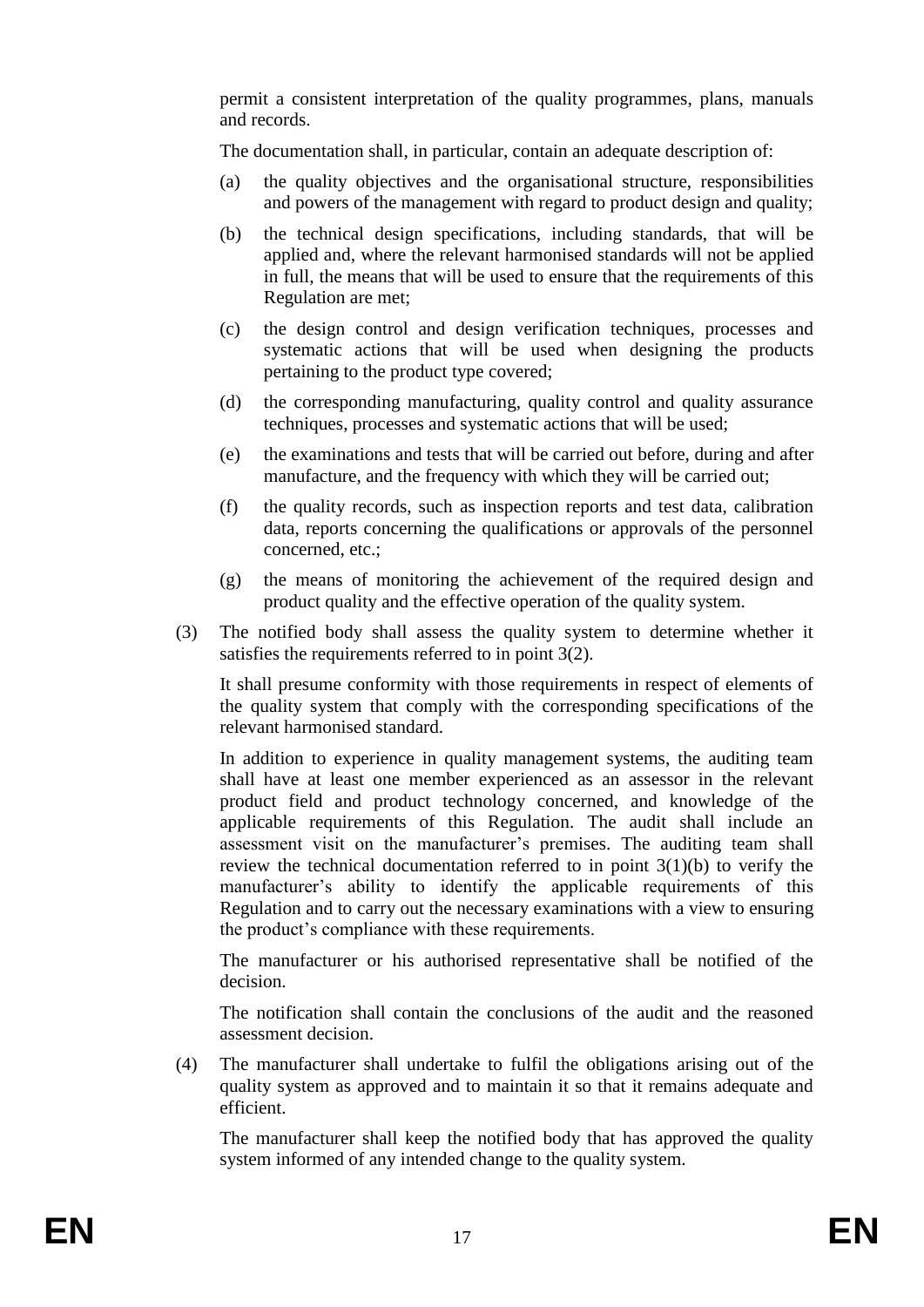(5) The notified body shall evaluate any proposed changes and decide whether the modified quality system will continue to satisfy the requirements referred to in point 3(2) or whether a reassessment is necessary.

The notified body shall notify the manufacturer of its decision. The notification shall contain the conclusions of the examination and the reasoned assessment decision.

- 4. Surveillance under the responsibility of the notified body
	- (1) The purpose of surveillance is to make sure that the manufacturer duly fulfils the obligations arising out of the approved quality system.
	- (2) The manufacturer shall, for assessment purposes, allow the notified body access to the design, manufacture, inspection, testing and storage sites, and shall provide it with all necessary information, in particular:
		- (a) the quality system documentation;
		- (b) the quality records as provided for by the design part of the quality system, such as results of analyses, calculations, tests, etc.;
		- (c) the quality records as provided for by the manufacturing part of the quality system, such as inspection reports and test data, calibration data, reports concerning the qualifications of the personnel, etc.
	- (3) The notified body shall carry out periodic audits to make sure that the manufacturer maintains and applies the quality system and shall provide the manufacturer with an audit report.
	- (4) In addition, the notified body may pay unexpected visits to the manufacturer. During such visits, the notified body may, if necessary, carry out UA or UAS tests, or have them carried out, in order to check the proper functioning of the quality system. It shall provide the manufacturer with a visit report and, if tests have been carried out, with a test report.
- 5. CE marking and EU declaration of conformity
	- (1) The manufacturer shall affix the CE marking and, when relevant, the UAS class identification label in accordance with Articles 15 and 16 of this Regulation and, under the responsibility of the notified body referred to in point 3(1) of this Part, the latter's identification number to each individual product that satisfies the applicable requirements of this Regulation.
	- (2) The manufacturer shall draw up a written EU declaration of conformity for each product type and keep it at the disposal of the national authorities for 10 years after the product has been placed on the market. The EU declaration of conformity shall identify the product type for which it has been drawn up.

A copy of the EU declaration of conformity shall be made available to the relevant authorities upon request.

- 6. The manufacturer shall, for a period ending 10 years after the product has been placed on the market, keep at the disposal of the national authorities:
	- (1) the technical documentation referred to in point  $3(1)$ ;
	- (2) the documentation concerning the quality system referred to in point  $3(1)$ ;
	- (3) the change referred to in point  $3(5)$ , as approved;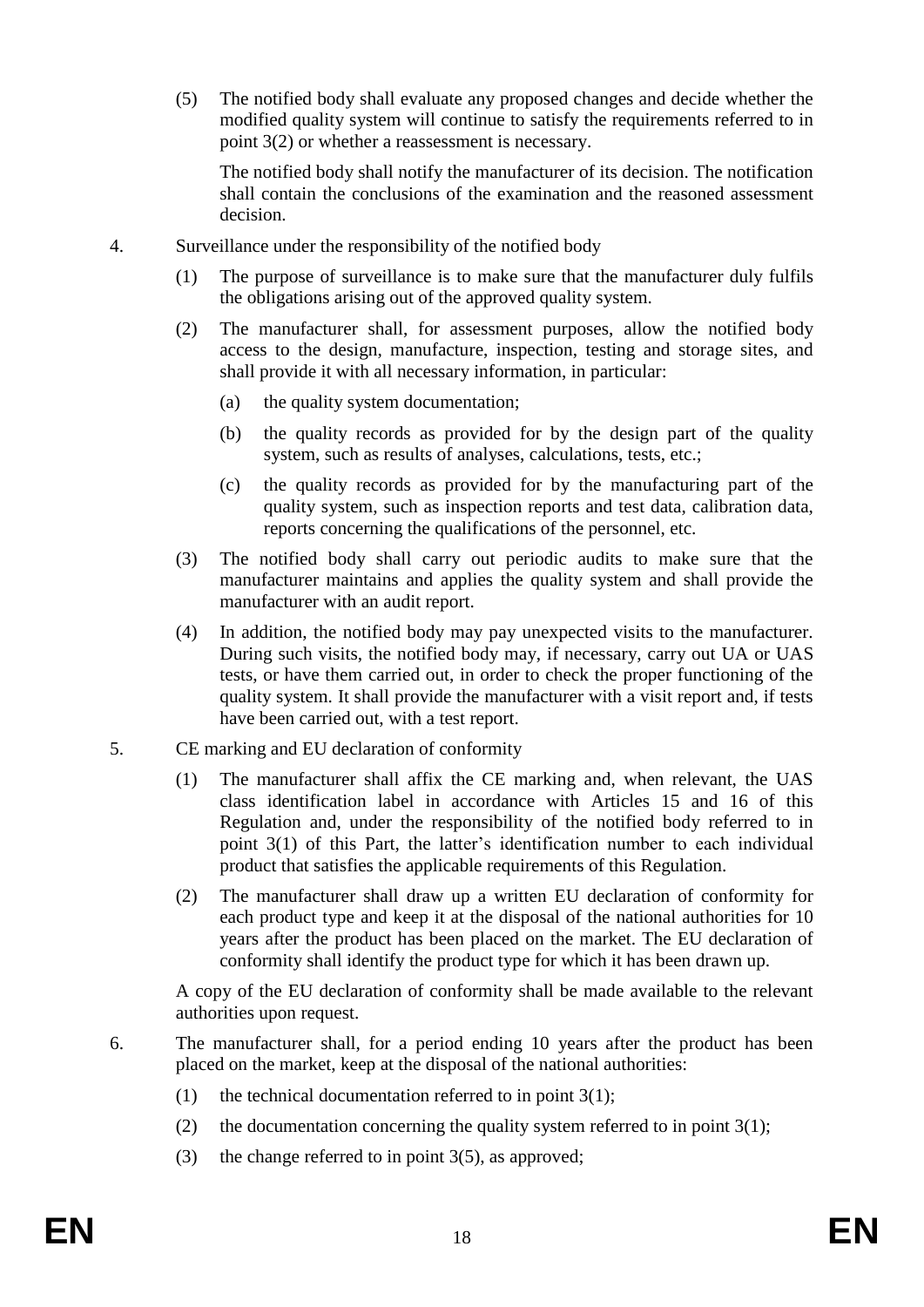- (4) the decisions and reports of the notified body referred to in points 3(5), 4(3) and 4(4).
- 7. Each notified body shall inform its notifying authority of the quality system approvals issued or withdrawn, and shall, periodically or upon request, make available to its notifying authority the list of the quality system approvals it has refused, suspended or otherwise restricted.

Each notified body shall inform the other notified bodies of the quality system approvals which it has refused, suspended or withdrawn, and, upon request, of quality system approvals which it has issued.

8. Authorised representative

The manufacturer's obligations set out in points  $3(1)$ ,  $3(5)$ , 5 and 6 may be fulfilled by their authorised representative, on their behalf and under their responsibility, provided that this is specified in the mandate.

# **Part 10 Contents of the technical documentation**

The manufacturer shall establish the technical documentation. The documentation shall make it possible to assess the product's conformity to the applicable requirements.

The technical documentation shall, wherever applicable, contain at least the following elements,:

- 1. a complete description of the product including:
	- (a) photographs or illustrations showing its external features, markings and internal layout;
	- (b) the versions of any software or firmware involved in compliance with the requirements set by this Regulation;
	- (c) user's manual and installation instructions;
- 2. conceptual design and manufacturing drawings and schemes of components, subassemblies, circuits and other relevant similar elements;
- 3. descriptions and explanations necessary for the understanding of those drawings and schemes and the operation of the product;
- 4. a list of the harmonised standards applied in full or in part, the references of which have been published in the *Official Journal of the European Union*, and, where those harmonised standards have not been applied, descriptions of the solutions adopted to meet the essential requirements set out in Article 4, including a list of other relevant technical specifications applied. In the event of partly applied harmonised standards, the technical documentation shall specify the parts which have been applied;
- 5. copy of the EU declaration of conformity;
- 6. where the conformity assessment module in Part 8 has been applied, copy of the EU type examination certificate and its annexes as delivered by the notified body involved;
- 7. results of design calculations made, examinations carried out, and other relevant similar elements;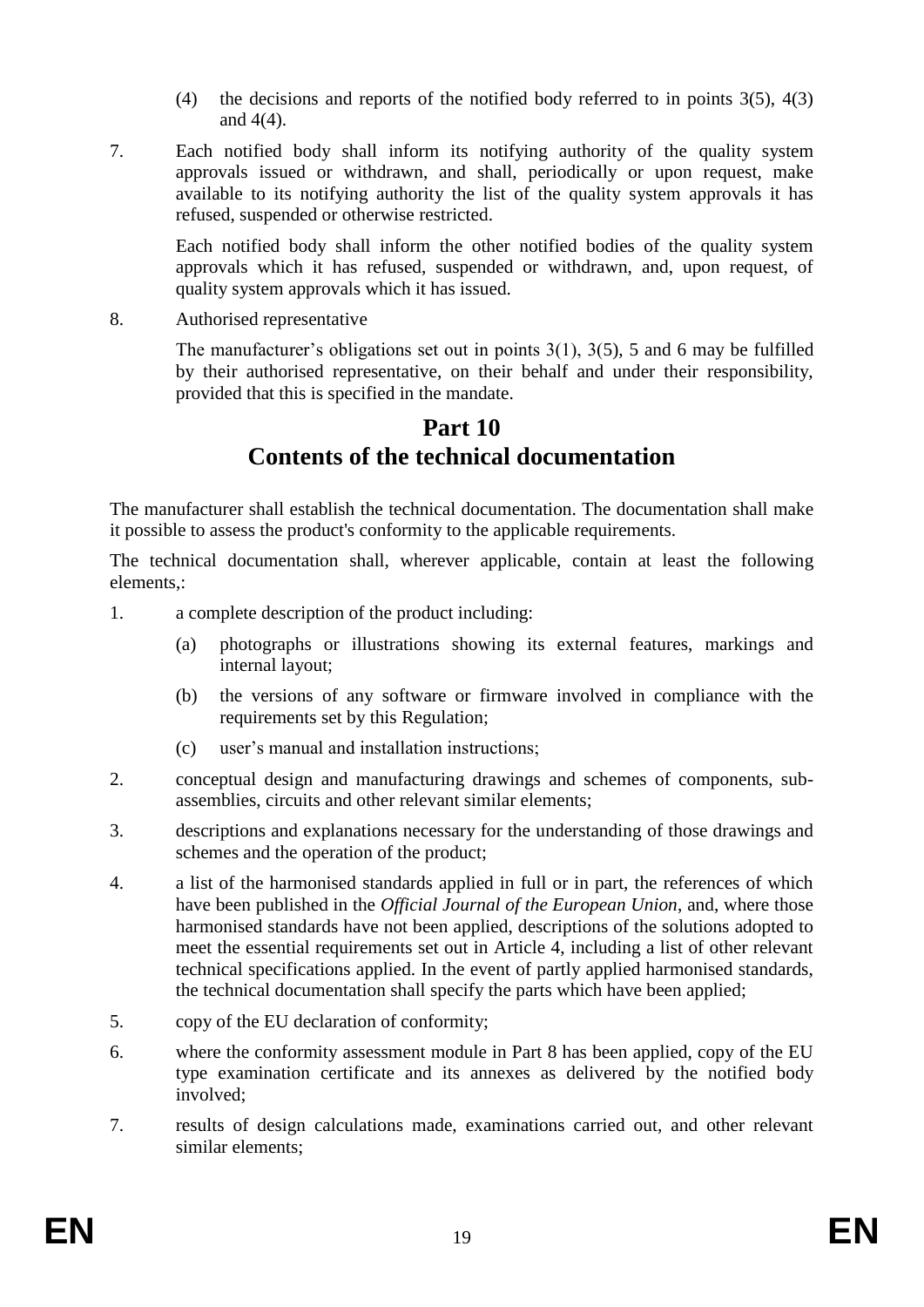- 8. test reports;
- 9. copies of the documents that the manufacturer has submitted to the notified body if any involved;
- 10. the supporting evidence for the adequacy of the technical design solution. This supporting evidence shall mention any documents that have been used, in particular where the relevant harmonised standards and/or technical specifications have not been applied in full. The supporting evidence shall include, where necessary, the results of tests carried out by the appropriate laboratory of the manufacturer, or by another testing laboratory on his behalf and under his responsibility;
- 11. addresses of places of manufacture and storage.

# **Part 11 EU declaration of conformity**

- 1. The product (type, batch and serial number).
- 2. Name and address of the manufacturer or his authorised representative.
- 3. This declaration of conformity is issued under the sole responsibility of the manufacturer.
- 4. Object of the declaration [identification of the product allowing traceability; it may include a colour image of sufficient resolution where necessary for the identification of the products].
- 5. The object of the declaration described above is of class … [include for UAS the class number as defined by Parts 1 to 5 of this annex].
- 6. The guaranteed sound power level for this UAS equipment is …. dB(A) *[for non fixed-wing UAS classes 1 to 3 only]*
- 7. The object of the declaration described above is in conformity with the relevant Union harmonisation legislation:
	- *[include the reference to this Regulation and the Annex relevant to the class of the product]*;
	- or other Union harmonisation legislation where applicable.
- 8. References to the relevant harmonised standards used or references to the other technical specifications in relation to which conformity is declared. References must be listed with their identification number and version and, where applicable, date of issue.
- 9. Where applicable, the notified body … [*name, number*] … performed … [*description of intervention*] … and issued the EU-type examination certificate.
- 10. Where applicable, a description of accessories and components, including software, which allow the unmanned aircraft or unmanned aircraft system to operate as intended and covered by the EU declaration of conformity.
- 11. Additional information:

Signed for and on behalf of: …

[*place and date of issue*]: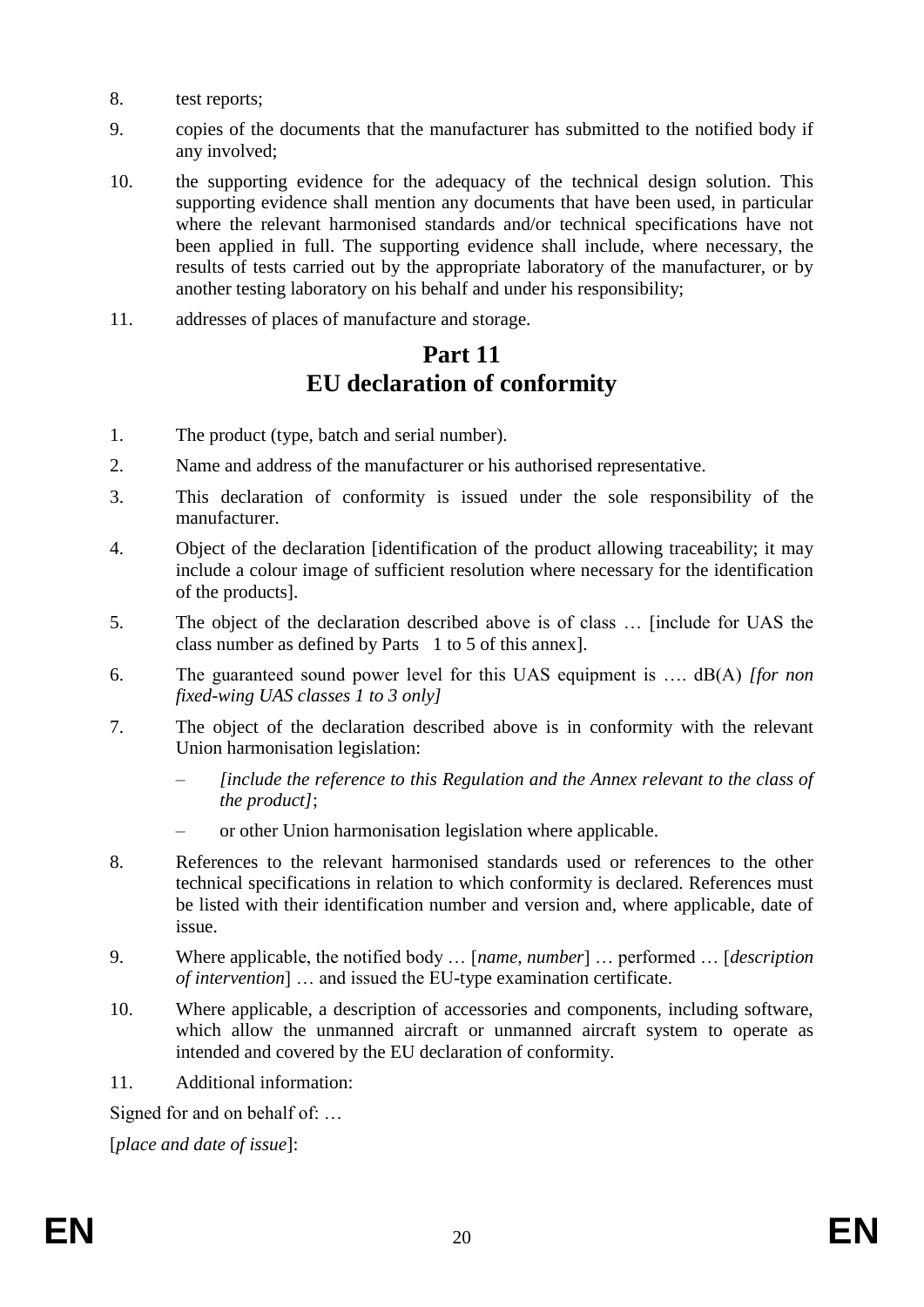# **Part 12 Simplified EU declaration of conformity**

The simplified EU declaration of conformity referred to in Article 14(3) shall be provided as follows:

- [Name of manufacturer] hereby declares that the UAS *[identification of the UAS: type or serial number]* is of class … … *[include the class number of the product as defined in Parts 1 to 5 of this Annex]* and has a guaranteed sound power level of …. dB(A) *[for non fixed-wing UAS classes 1 to 3 only]*
- and in compliance with Regulations … [list all the Regulations that the product complies with].
- The full EU declaration of conformity is accessible at the following website: [website address]

# **Part 13 Noise test code**

This Part lays down the methods of measurement of airborne noise that shall be used for the determination of the A-weighted sound power levels of UA classes 1, 2 and 3.

It lays down the basic noise emission standard and detailed test code for measuring the sound pressure level on a measurement surface enveloping the source and for calculating the sound power level produced by the source.

### **1. BASIC NOISE EMISSION STANDARD**

For the determination of the A-weighted sound power level  $L_{WA}$  of UA, the basic noise emission standards EN ISO 3744:2010 will be used subject to the following supplements:

### **2. INSTALLATION AND MOUNTING CONDITIONS**

### *Test area:*

The UA will be hovering above one reflecting (acoustically hard) plane. The UA shall be located at a sufficient distance from any reflecting wall or ceiling or any reflecting object so that the requirements given in Annex A of EN ISO 3744:2010 are satisfied on the measurement surface.

### *Mounting of the noise source:*

The UA shall be hovering 0,5 m above the reflecting plane. The configuration of the UA (propellers, accessories, setting) will be the configuration of the UA as placed on the market.

### *Sound measurement surface and microphone array:*

The UA will be completely enclosed in a hemispherical measurement surface as par § 7.2.3 of EN ISO 3744:2010.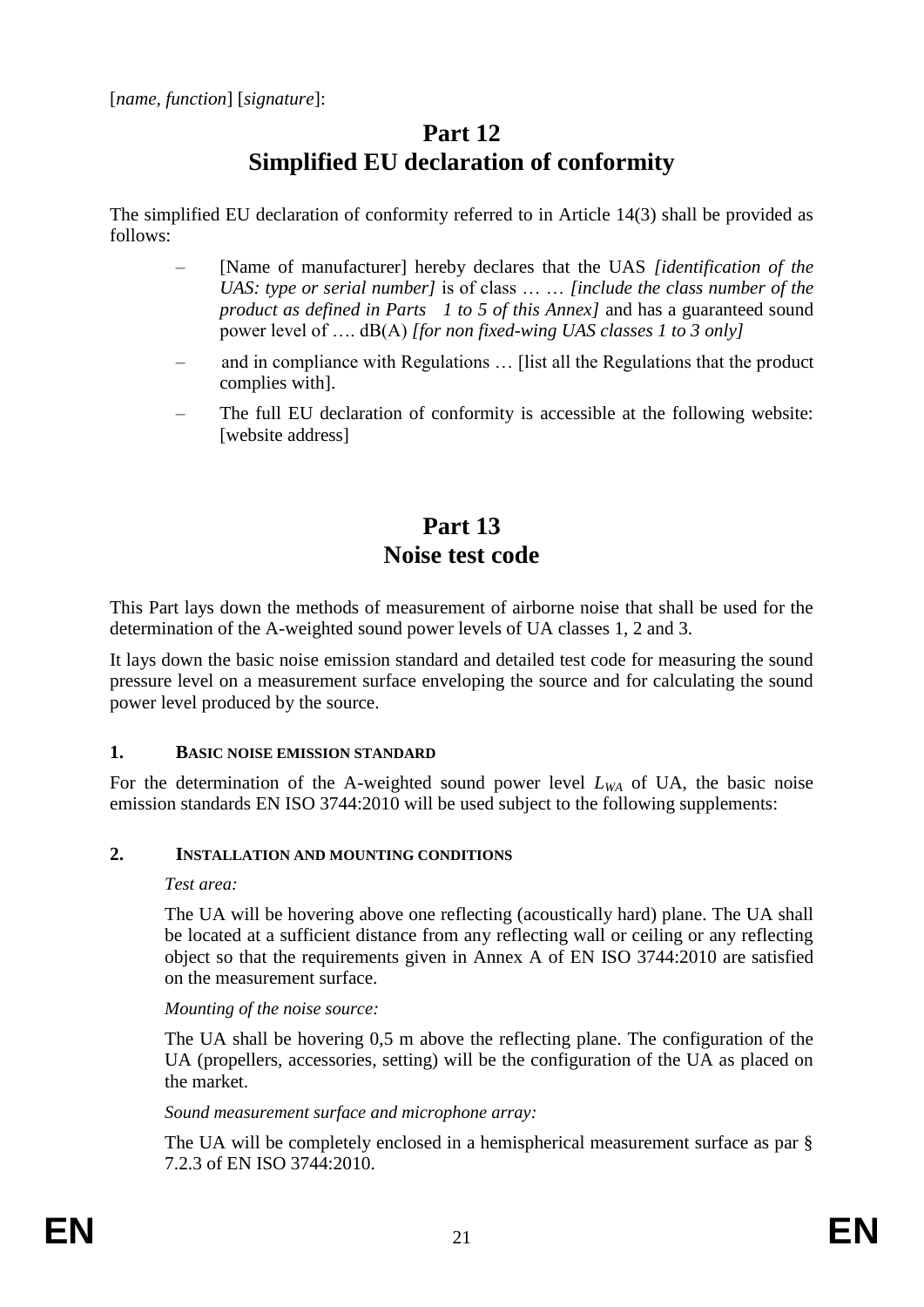The number and position of the microphones is defined by Annex F of EN ISO 3744:2010.

The measurement surface shall have its origin at the point O lying in the ground plane directly below the UA.

### **3. OPERATING CONDITIONS DURING TEST**

The noise tests shall be carried out with the UA being flown in a stable position, laterally and vertically, 0,5m above the origin of the measurement hemisphere (point O) under MTOM, and with the battery of the UA fully charged.

If the UA is placed on the market with accessories that can be fitted to it, it will be tested with and without these accessories in all possible UA configurations.

### **4. CALCULATION OF SURFACE TIME-AVERAGED SOUND PRESSURE LEVEL**

The A-weighted surface time-averaged sound pressure level shall be determined at least three times for each UA configuration. If at least two of the determined values do not differ by more than 1 dB, further measurements will not be necessary; otherwise the measurements shall be continued until two values differing by no more than 1 dB are obtained. The surface time-averaged sound pressure level to be used for calculating the sound power level of a UA configuration is the arithmetic mean of the two highest values that do not differ by more than 1 dB.

### **5. INFORMATION TO BE REPORTED**

The report shall contain the technical data necessary to identify the source under test as well as the noise test code and the acoustical data.

The A-weighted sound power level value to be reported is the highest value of the different UA configurations tested rounded to the nearest whole number (less than 0,5 use the lower number; greater than or equal to 0,5 use the higher number).

## **Part 14 Indication of the guaranteed sound power level**

The indication of the guaranteed sound power level must consist of the single number of the guaranteed sound power in dB, the sign *LWA* and a pictogram taking the following form: